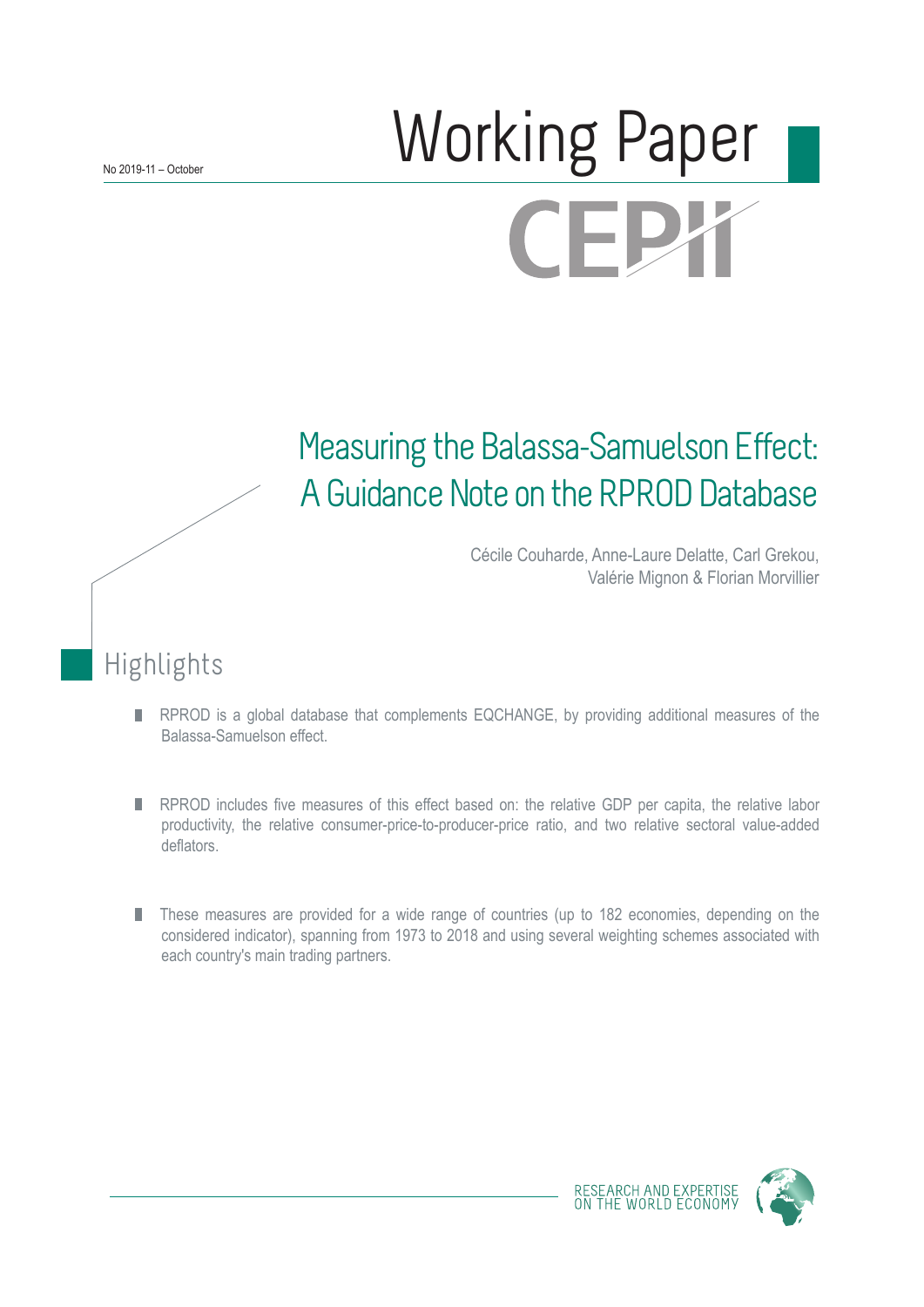## **Abstract**

This guidance note outlines the construction and contents of RPROD. This new database developed by CEPII complements the EQCHANGE database, by providing additional measures of the Balassa-Samuelson effect. RPROD delivers the following indicators computed for each country included in the database, and relative to its main trading partners: (i) GDP per capita, (ii) labor productivity, (iii) consumer-price-to-producer-price ratio, (iv) three-sectors' value-added deflator, and (v) six-sectors' value-added deflator. These different measures are publicly available [\(http://www.cepii.fr/CEPII/fr/bdd\\_modele/presentation.asp?id=34\),](http://www.cepii.fr/CEPII/fr/bdd_modele/presentation.asp?id=34) with the aim to contribute to the investigation of the Balassa-Samuelson hypothesis, and to the comparison of estimated equilibrium real exchange rates and currency misalignments across alternative proxies of this effect.

## **Keywords**

Balassa-Samuelson, Relative Productivity, Tradables, Non-tradables.



F31, F41.

### Working Paper

CEPII (Centre d'Etudes Prospectives et d'Informations Internationales) is a French institute dedicated to producing independent, policyoriented economic research helpful to understand the international economic environment and challenges in the areas of trade policy, competitiveness, macroeconomics, international finance and growth.

CEPII Working Paper Contributing to research in international economics

© CEPII, PARIS, 2019

All rights reserved. Opinions expressed. in this publication are those of the author(s) alone.

Editorial Director: Sébastien Jean

Production: Laure Boivin

No ISSN: 1293-2574

CEPII 20, avenue de Ségur TSA 10726 75334 Paris Cedex 07 +33 1 53 68 55 00 www.cepii.fr Press contact: presse@cepii.fr

RESEARCH AND EXPERTISE<br>ON THE WORLD ECONOMY

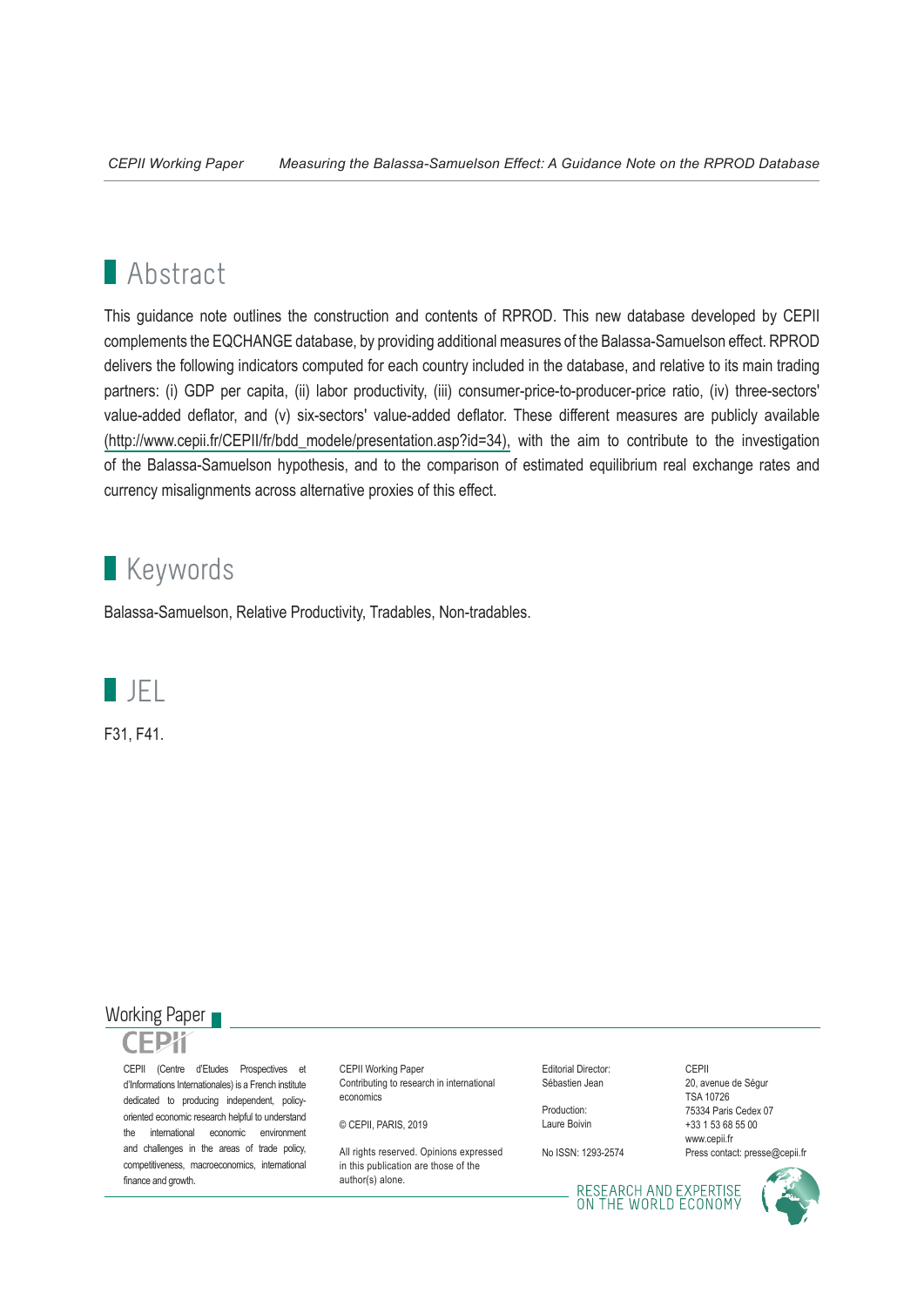#### Measuring the Balassa-Samuelson effect: A guidance note on the RPROD database

Cécile Couharde\*, Anne-Laure Delatte<sup>†</sup>, Carl Grekou<sup>‡</sup>, Valérie Mignon<sup>§</sup>, and Florian Morvillier<sup>9</sup>

<sup>\*</sup>EconomiX-CNRS, University of Paris Nanterre, France. Email: cecile.couharde@parisnanterre.fr.

<sup>&</sup>lt;sup>†</sup>CEPII and EconomiX-CNRS, France. Email: anne-laure.delatte@cepii.fr.

<sup>&</sup>lt;sup>1</sup>CEPII and EconomiX-CNRS, France. Email: carl.grekou@cepii.fr.

<sup>&</sup>lt;sup>§</sup> EconomiX-CNRS, University of Paris Nanterre and CEPII, France. Corresponding author: Valérie Mignon, EconomiX-CNRS, University of Paris Nanterre, 200 avenue de la République, 92001 Nanterre Cedex, France. Phone: 33 1 40 97 58 60. E-mail: valerie.mignon@parisnanterre.fr

<sup>&</sup>lt;sup>1</sup>EconomiX-CNRS, University of Paris Nanterre, France. Email: morvillier.florian@parisnanterre.fr.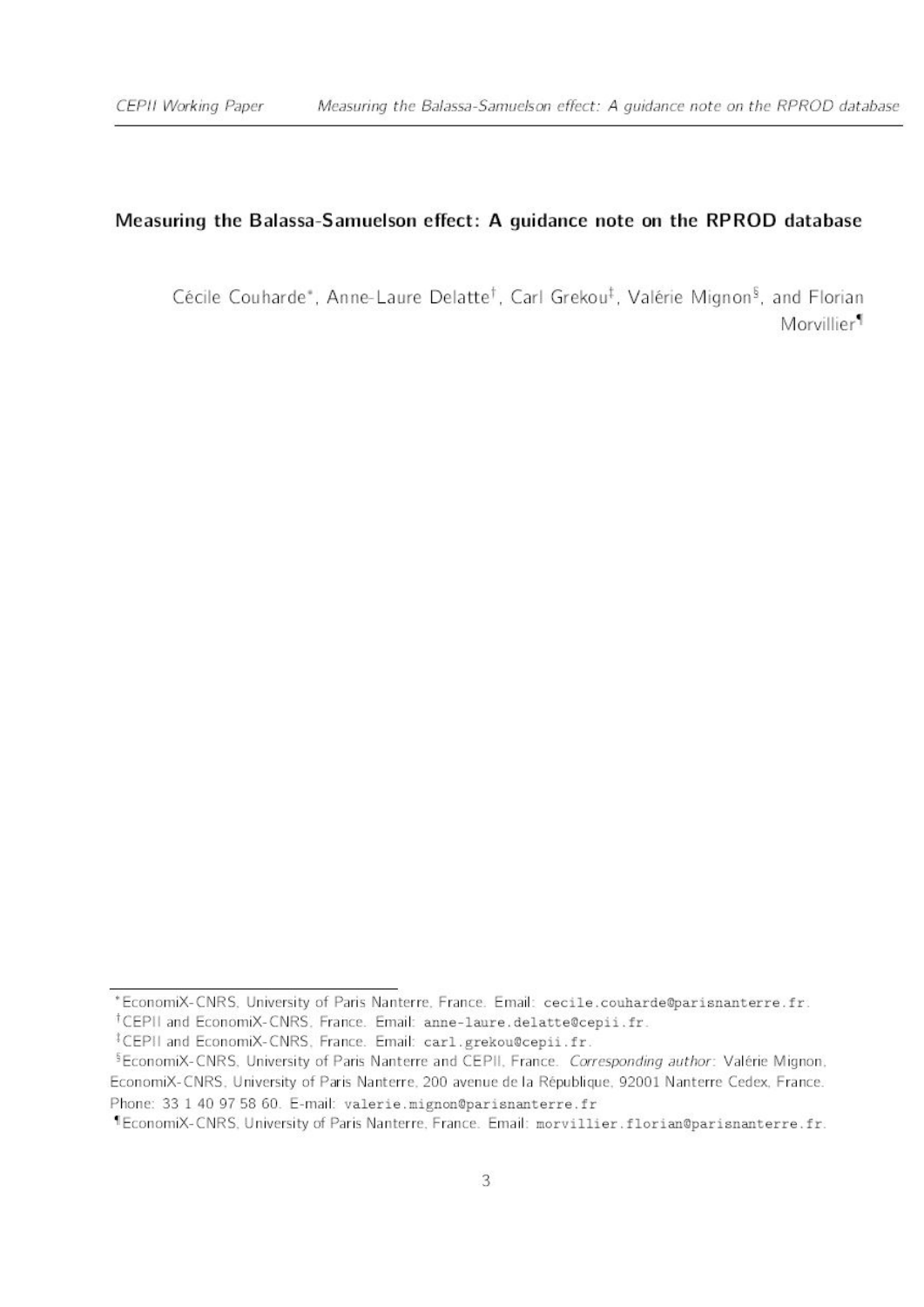#### 1. Introduction

The Balassa-Samuelson (BS hereafter) effect refers to the real exchange rate appreciation inherent in a catching-up process. Why are faster growth and continuing structural changes bound to affect the real exchange rate? The answer is found in two separate 1964 papers by Balassa and Samuelson [\(Balassa,](#page-19-0) [1964;](#page-19-0) [Samuelson,](#page-21-0) [1964\)](#page-21-0). These authors divide all goods in the world economy into two sectors: a tradable sector and a non-tradable sector which essentially supplies domestic residents. They show that when a country is catching up with the income levels in the more economically advanced economies, it will face a continuous real appreciation of its exchange rate.

How does this happen? The catching-up process implies that most of the productivity gains appear in the tradable sector. Since traded goods prices are determined in the global market,<sup>[1](#page-3-0)</sup> relatively faster productivity growth in the tradables will translate into rising wages in this sector that will also bid up wages in the non-tradable sector. However, the latter, facing smaller productivity increases than the tradable sector, cannot remain profitable if it accommodates such wages' growth. The solution is to raise prices faster for non-tradable goods. Thus, the supply-side reaction to the larger productivity increases in the tradable sector is to generate a higher rate of price inflation which, in turn, leads to an appreciation of the real exchange rate.

The BS effect being an equilibrium phenomenon, it is a key mechanism when investigating the dynamics of the equilibrium real exchange rate (see, e.g., [Chinn,](#page-19-1) [1999\)](#page-19-1). Indeed, as the real exchange rate behavior driven by the BS effect reflects the natural evolution of a catching-up economy, real appreciation will not necessarily imply for this economy a loss of international competitiveness. Over the last twenty years, the increased availability of high-quality data has allowed researchers to track the existence of the BS effect.<sup>[2](#page-3-1)</sup> This issue has been particularly analyzed in developing and emerging economies—as in Asian countries—that have been growing very rapidly in recent decades, transitioning to freemarket-oriented economies and gradually integrating with global markets [\(Ito, Isard, and](#page-21-1) [Symansky,](#page-21-1) [1999;](#page-21-1) [Drine and Rault,](#page-20-0) [2003;](#page-20-0) [Choudhri and Khan,](#page-20-1) [2005;](#page-20-1) [Qian,](#page-21-2) [2010;](#page-21-2) [Has](#page-20-2)[san,](#page-20-2) [2016;](#page-20-2) [Wang, Xue, and Du,](#page-22-0) [2016;](#page-22-0) [Imai,](#page-20-3) [2018\)](#page-20-3). Similarly, the catching-up process of transition economies—such as the Central Eastern European Countries that have joined the European Union or the Economic and Monetary Union-has raised concerns about the validity of the BS hypothesis in those countries [\(Halpern and Wyplosz,](#page-20-4) [2001;](#page-20-4) [Égert,](#page-20-5) [2002;](#page-20-5) [Égert, Drine, Lommatzsch, and Rault,](#page-20-6) [2003;](#page-20-6) [Fischer,](#page-20-7) [2004;](#page-20-7) [Mihaljek and Klau,](#page-21-3) [2004;](#page-21-3) [Égert, Lommatzsch, and Lahrèche-Révil,](#page-20-8) [2006;](#page-20-8) [Mihaljek and Klau,](#page-21-4) [2008;](#page-21-4) [García-Solanes,](#page-20-9)

<span id="page-3-0"></span> $\overline{1}$ [That is, purchasing power parity \(PPP\) holds in the tradable sector.](#page-20-9)

<span id="page-3-1"></span><sup>2</sup>[Note that, as a large body of articles on the subject has been published, we only cite the most recent and/or](#page-20-9) [relevant papers.](#page-20-9)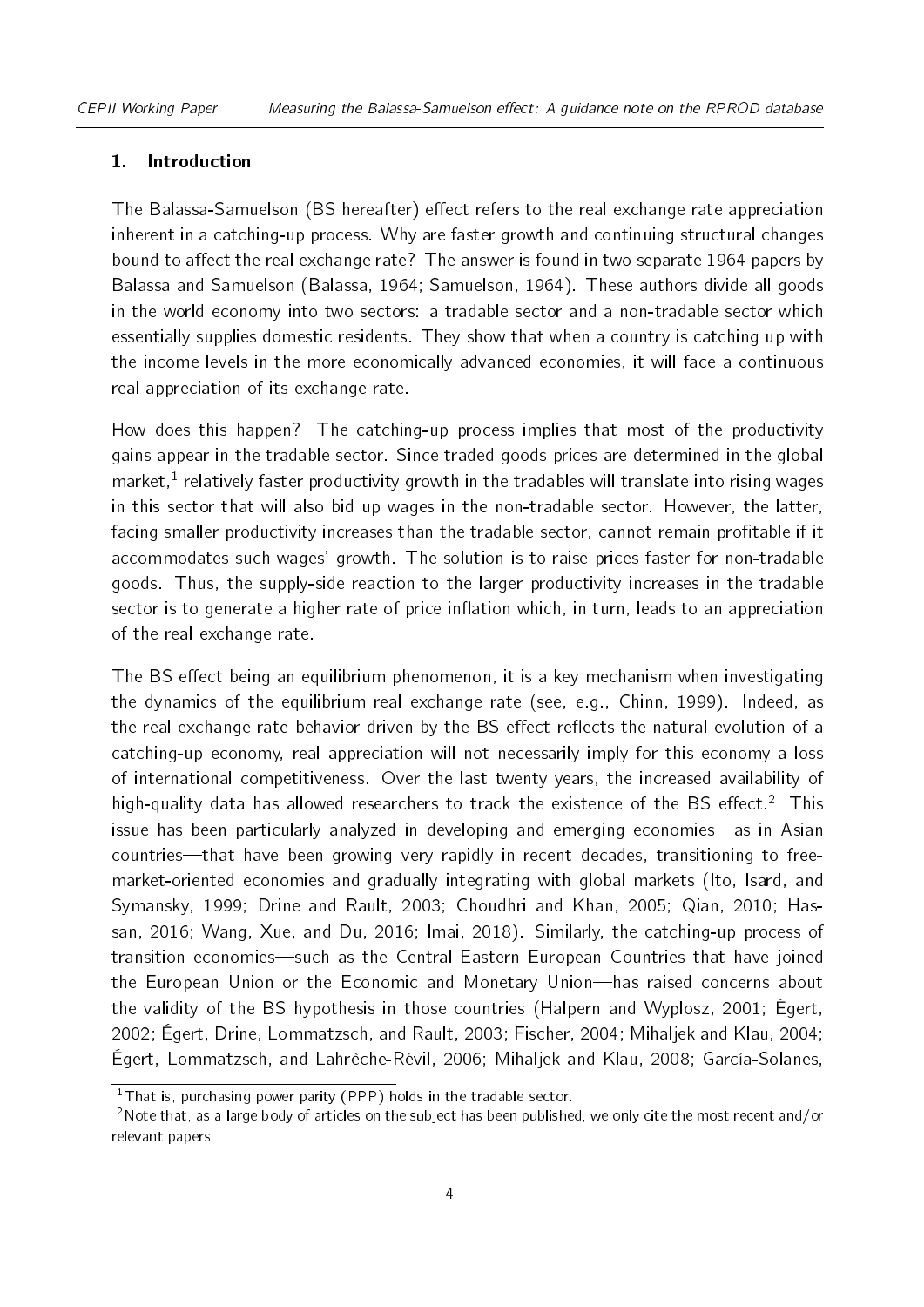[Sancho-Portero, and Torrejón-Flores,](#page-20-9) [2008\)](#page-20-9). More recently, the BS hypothesis has also received renewed attention in developed economies (see, e.g., [Cardi and Restout,](#page-19-2) [2015;](#page-19-2) [Hassan,](#page-20-2) [2016;](#page-20-2) [Zhang,](#page-22-1) [2017;](#page-22-1) [Berka and Steenkamp,](#page-19-3) [2018;](#page-19-3) [Berka, Devereux, and Engel,](#page-19-4) [2018\)](#page-19-4).

To date, however, the issue of the BS effect has mostly concerned limited samples of countries. One reason for this is the absence of long series of internationally comparable productivity measures covering a wide geographical area.[3](#page-4-0) The RPROD database provided by the Centre d'Etudes Prospectives et d'Informations Internationales (CEPII) aims at filling this gap by delivering a series of internationally comparable measures of the BS effect over an extended sample of countries. While initially the EQCHANGE database [\(Couharde,](#page-20-10) [Delatte, Grekou, Mignon, and Morvillier,](#page-20-10) [2018\)](#page-20-10) relied on the most widely used measure to capture the BS effect—cross-country differentials in GDP (Gross Domestic Product) per capita-RPROD adds to this proxy four additional ones.

Specifically, the measures of the BS effect included in RPROD compare, for each country and its main trading partners, five distinct indicators that proxy trends in relative productivity of the tradable to non-tradable sectors. The first two indicators are respectively GDP per capita and labor productivity measured by GDP per worker, available for 182 countries over the 1973-2018 period. The third proxy, mainly available for advanced and some emerging countries, is the consumer-price index (CPI)-to-producer-price index (PPI) ratio. Finally, the last two indicators included in RPROD are based on three- and six-sectors' valueadded deflators. Our five measures of the BS effect use the weighting scheme of the EQCHANGE database, which takes into account different samples of trading partners and provides two alternatives to weight relative indicators: (i) time-invariant weights calculated respectively between 2008-2012 and 1973-2016, and (ii) a time-varying scheme based on non-overlapping five-year average weights.

By making publicly available a wide range of alternative measures of the BS effect, with global coverage, RPROD, as a complement to the EQCHANGE database, constitutes a useful tool to (i) document the presence of a catching-up process in developing/emerging countries and assess the robustness of the BS hypothesis, and (ii) contribute to the comparison of estimated equilibrium exchange rates and corresponding currency misalignments across alternative measures of the BS effect. It is important to have in mind that each proxy carries a different set of information. Therefore, we provide some empirical implications of

<span id="page-4-0"></span><sup>&</sup>lt;sup>3</sup>Recently, the IMF has constructed an annual database of productivity in the traded and non-traded goods sectors but the geographical coverage includes only 56 countries [\(Mano and Castillo,](#page-21-5) [2015\)](#page-21-5). The Groningen Growth and Development Centre of the University of Groningen has also developed a database that provides comparisons of productivity at a detailed industry level, the GGDC Productivity Level database. This database is, however, restricted to a set of thirty OECD countries [\(Inklaar and Timmer,](#page-21-6) [2008\)](#page-21-6).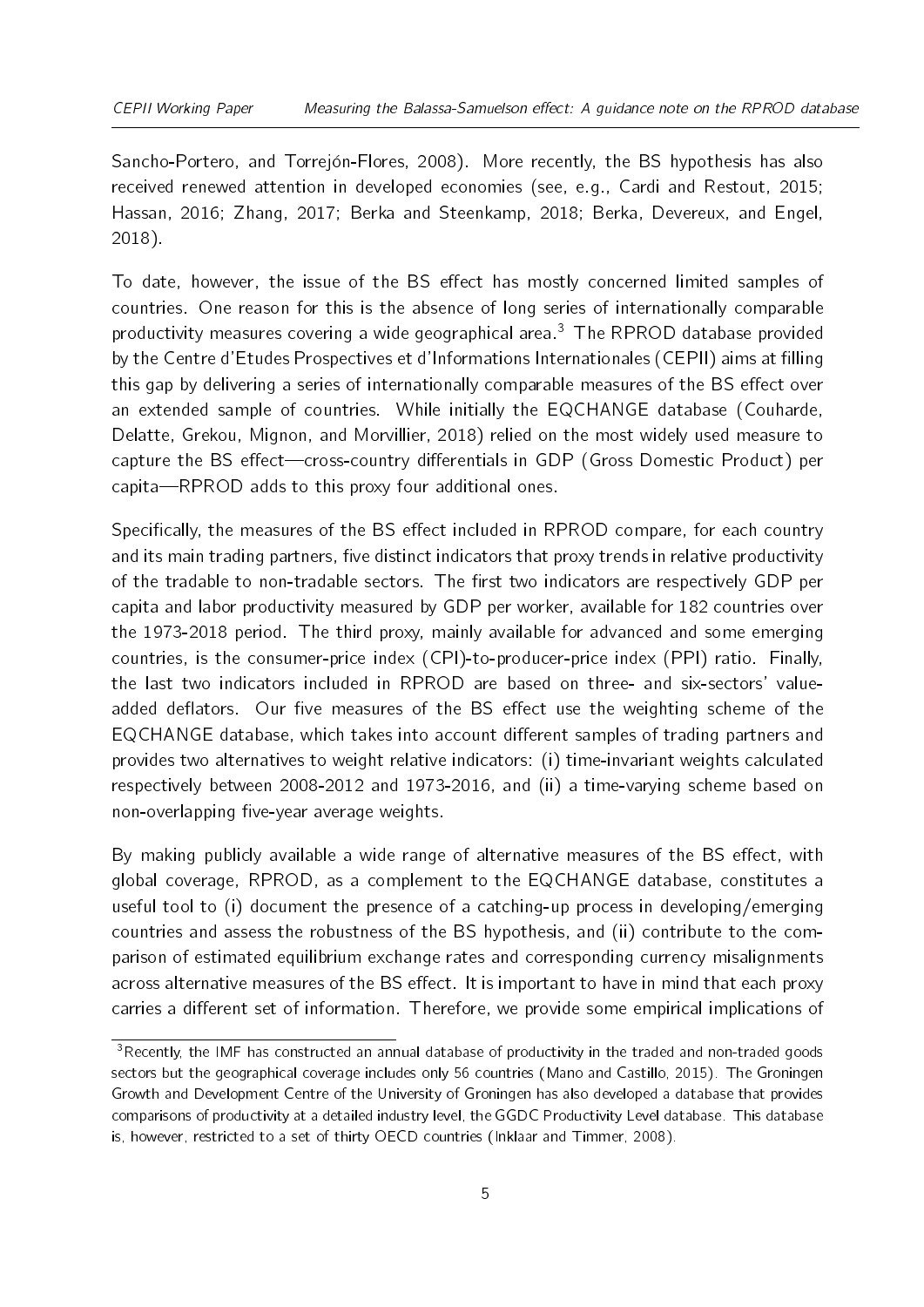each measure documented in the literature in order to guide the users of the database in their choice of indicators.

This guidance note outlines the construction and contents of RPROD by describing the proxies calculated and compiled by the CEPII to measure the BS effect. To this end, the rest of the paper is organized as follows. To set the stage, Section 2 proposes a simplified representation of the BS effect in order to identify its key underlying measures. Section 3 sets out the framework for calculating the five measures of the BS effect included in RPROD. Finally, Section 4 provides some concluding remarks.

#### 2. Identifying measures of the BS effect

Before turning to define the different indicators included in the RPROD database, it is useful to first look at the basic measures of the BS effect.

#### 2.1. The intercountry relative price of non-tradable in terms of tradable goods

One way of giving a very simplified representation of the BS effect is to take the example of two open economies—a catching-up economy and an advanced country—that produce two types of goods: tradable goods  $(T)$  and non-tradable goods  $(NT)$ . If we suppose that the price index  $(p,$  expressed in logs) in each economy is a geometric average of traded and non-traded goods prices, log-differentiating the expressions for prices yields:

• In the catching-up economy:

<span id="page-5-1"></span><span id="page-5-0"></span>
$$
\stackrel{\bullet}{\rho} = \gamma \stackrel{\bullet}{\rho}_{NT} + (1 - \gamma) \stackrel{\bullet}{\rho}_T \tag{1}
$$

• In the more advanced country:

$$
\stackrel{\bullet}{\rho}^* = \gamma \stackrel{\bullet}{\rho}_{N\mathcal{T}}^* + (1 - \gamma) \stackrel{\bullet}{\rho}_{\mathcal{T}}^* \tag{2}
$$

where foreign variables (i.e., variables related to the trading partners) are flagged with a star and the • denotes the rate of change.  $\gamma$  is the share of non-tradable goods in the consumption basket, assumed, for simplicity's sake, to be the same in the two economies.

The real exchange rate ( $q$ , expressed in logs) between the two economies is, by definition, the nominal exchange rate adjusted by price levels:

<span id="page-5-2"></span>
$$
\dot{\bar{q}} = \dot{\bar{s}} + \dot{\bar{p}} - \dot{\bar{p}}^*
$$
 (3)

where s is the exchange rate defined in units of the currency of the advanced country per unit of the currency of the catching-up economy.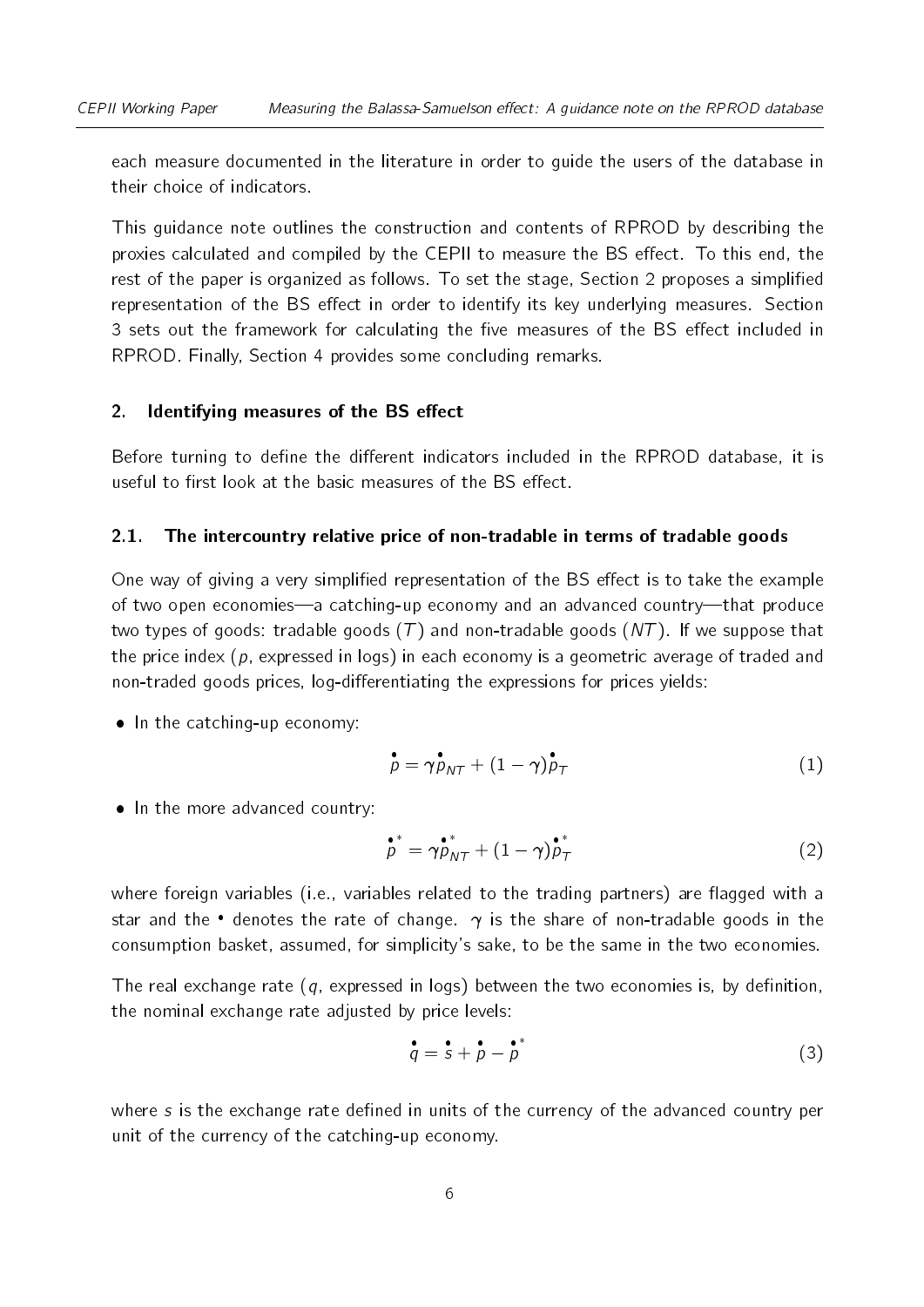Then, substituting [\(1\)](#page-5-0) and [\(2\)](#page-5-1) into [\(3\)](#page-5-2) gives:

<span id="page-6-0"></span>
$$
\dot{\tilde{q}} = \dot{\tilde{q}}_T + \gamma [(\dot{\tilde{p}}_{NT} - \dot{\tilde{p}}_T) - (\tilde{p}_{NT}^* - \tilde{p}_T^*)]
$$
\n(4)

Equation [\(4\)](#page-6-0) indicates that the appreciation of the real exchange rate in the catching-up economy can arise from: (i) the increase in the relative price of tradable goods,  $\overset{\bullet}{q}_{\mathcal{T}}$ , and (ii) the increase in the relative price of non-tradable in terms of tradable goods. Assuming that PPP holds for tradable goods, the appreciation of the real exchange rate in the catching-up economy stems from faster rise in the prices of non-tradables relative to tradables compared to the advanced economy.

The faster rise in the relative price of non-tradable in terms of tradable goods may come from a variety of factors. According to [Balassa](#page-19-0) [\(1964\)](#page-19-0) and [Samuelson](#page-21-0) [\(1964\)](#page-21-0), it results from higher relative productivity gains in the tradable sector in the catching-up economy.

#### 2.2. The intercountry productivity differential between the tradable and the nontradable sectors

Assuming that the production functions in the two sectors are of the Cobb-Douglas type, as in [De Gregorio, Giovannini, and Wolf](#page-20-11) [\(1994\)](#page-20-11) and [Obstfeld and Rogo](#page-21-7)ff [\(1996\)](#page-21-7), we have:

$$
Y_T = A_T L_T^{\alpha_T} K_T^{1-\alpha_T} \tag{5}
$$

$$
Y_{NT} = A_{NT} L_{NT}^{\alpha_{NT}} K_{NT}^{1-\alpha_{NT}} \tag{6}
$$

where Y designates output, L labor and K capital.  $\alpha$  represents the share of labor in the sectors' value-added, and A denotes the total productivity of factors. Under perfect competition, prices in each sector are thus given by:

$$
P_T = \frac{1}{A_T} W^{\alpha_T} R^{1-\alpha_T} \alpha_T^{-\alpha_T} (1-\alpha_T)^{-(1-\alpha_T)}
$$
(7)

$$
P_{NT} = \frac{1}{A_{NT}} W^{\alpha_{NT}} R^{1-\alpha_{NT}} \alpha_{NT}^{-\alpha_{NT}} (1-\alpha_{NT})^{-(1-\alpha_{NT})}
$$
(8)

where W is the unit cost of labor and R the rate of return on capital. If we consider the case of a small open economy with perfect capital mobility and  $P_T$  as the numeraire, then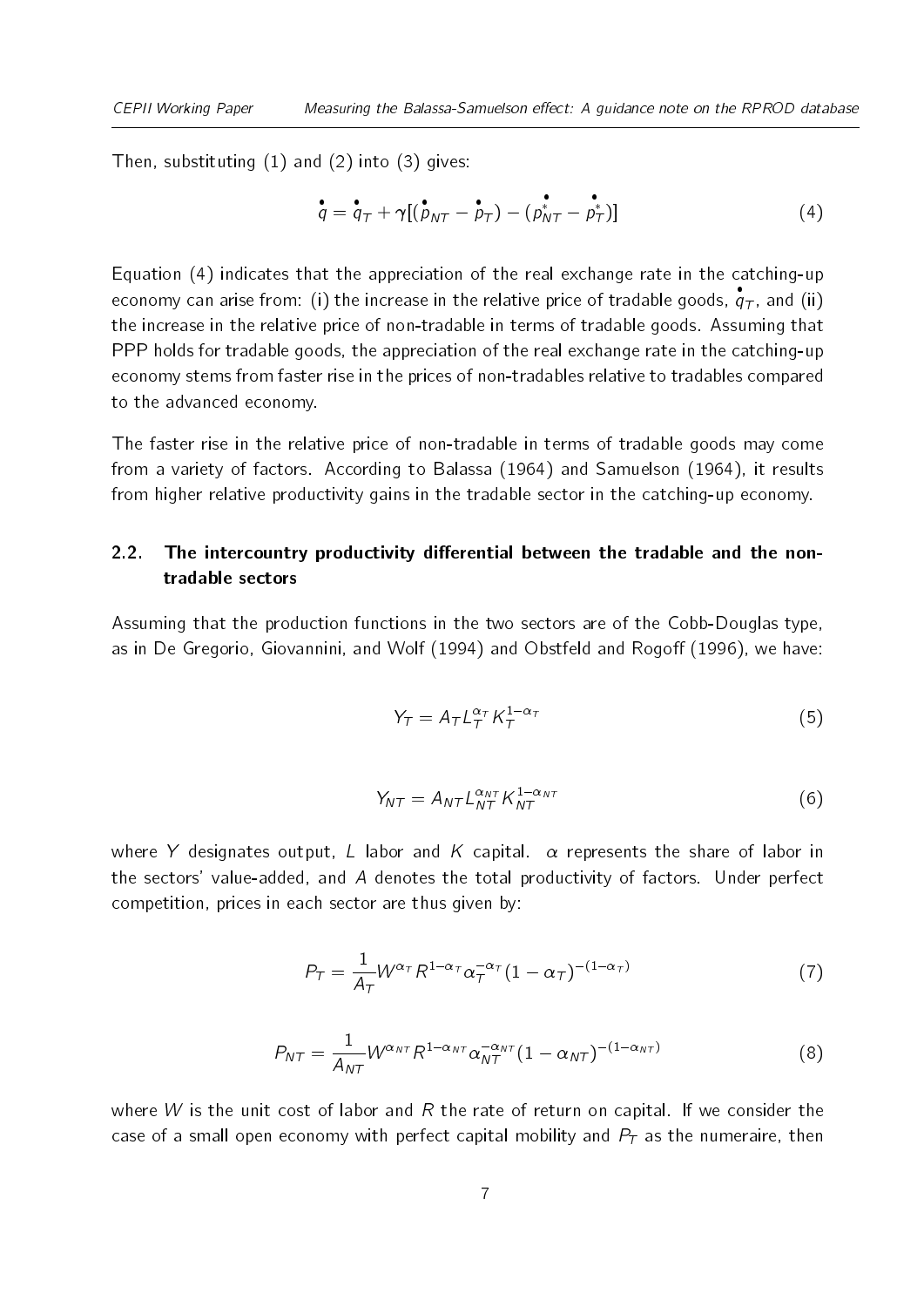PPP in the tradable goods sector ensures that the rate of return in tradables  $(R)$  is equal to its world value. Log-differentiating the expressions for prices yields:

$$
\mathbf{p}_{NT} = -\mathbf{A}_{NT} + \alpha_{NT} \mathbf{w} \tag{9}
$$

$$
\stackrel{\bullet}{p_T} = -\stackrel{\bullet}{A_T} + \alpha_T \stackrel{\bullet}{w} = 0 \tag{10}
$$

<span id="page-7-0"></span>where variables in lowercase are expressed in logarithmic terms. Solving for the difference, the increase in the relative price of non-tradable in terms of tradable goods can be written in the catching-up economy as:

$$
\rho_{NT}^{\bullet} - \rho_T^{\bullet} = \frac{\alpha_{NT} \cdot \sigma}{\alpha_T} \mathcal{A}_T - \mathcal{A}_{NT}^{\bullet} \tag{11}
$$

<span id="page-7-1"></span>Assuming for simplicity that  $\frac{\alpha_{NT}}{\alpha_T}$  is the same in the two economies, we have:

$$
\rho_{NT}^{\bullet \bullet \bullet^*} - \rho_T^{\bullet \bullet^*} = \frac{\alpha_{NT} \bullet^*}{\alpha_T} A^*_{T} - A^*_{NT}
$$
\n(12)

<span id="page-7-2"></span>Substituting [\(11\)](#page-7-0) and [\(12\)](#page-7-1) into Equation [\(4\)](#page-6-0) yields the following expression of the appreciation of the real exchange rate:

$$
\dot{\tilde{q}} = \dot{\tilde{q}}_T + \gamma \left[ \frac{\alpha_{NT}}{\alpha_T} (\dot{\tilde{A}}_T - \dot{\tilde{A}}_T^*) - (\dot{A}_{NT} - \dot{A}_{NT}^*) \right]
$$
(13)

Then, if PPP holds only for tradable goods, the appreciation of the real exchange rate in the catching-up economy will stem from faster relative productivity growth in the tradable goods sector compared to that of the advanced country.

#### 3. The RPROD database

This section describes the construction of the different measures included in RPROD to assess the BS hypothesis, as well as the sources of data used in the calculations. Table [A.1](#page-16-0) in the Appendix indicates the country coverage of RPROD for each measure.

The simplified expressions of the BS effect described in Section 2 suggest that it can be measured by intercountry trend movements either in relative prices of non-tradable to tradable goods (Equation [\(4\)](#page-6-0)) or in relative productivity of the tradable to non-tradable sectors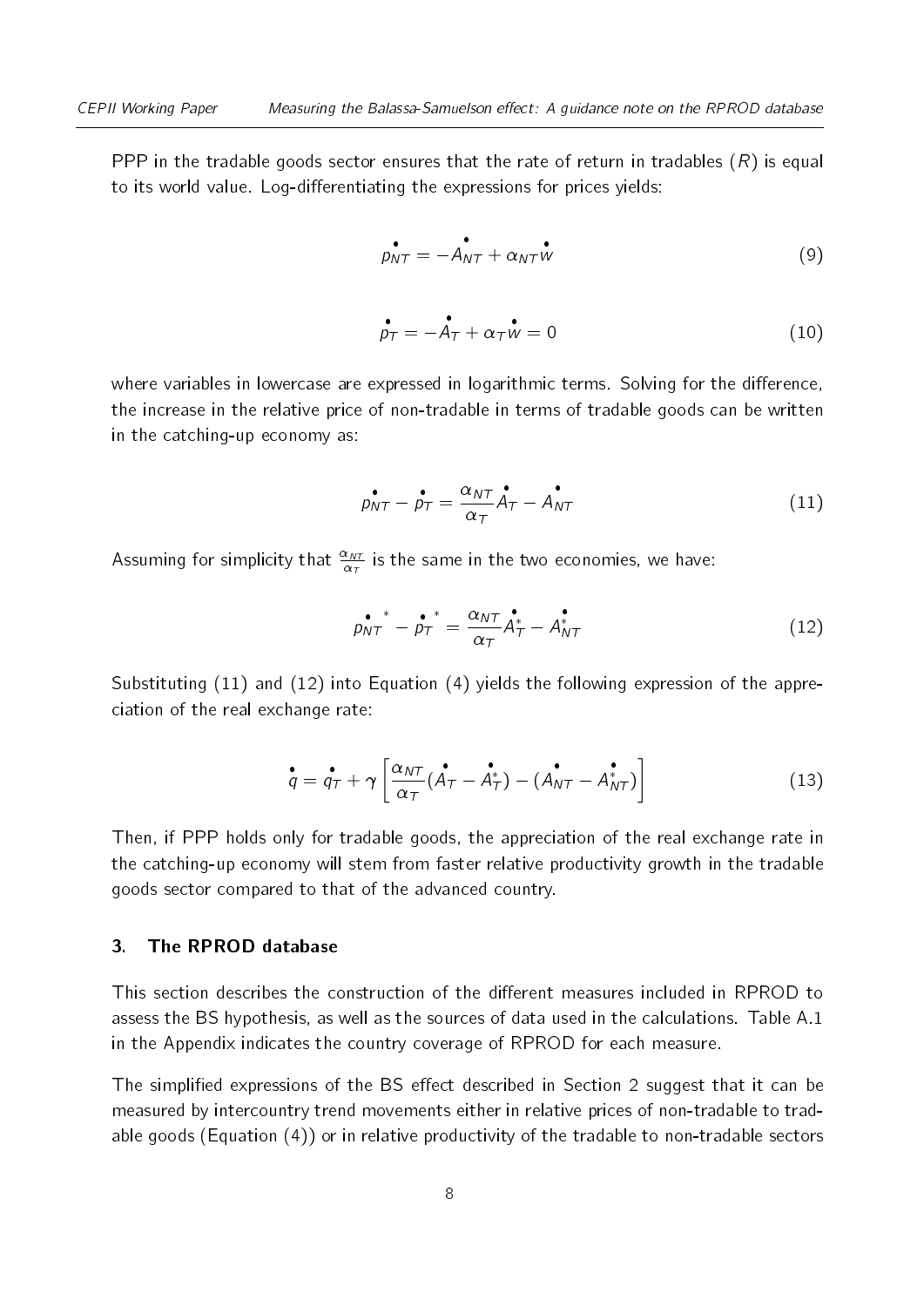(Equation [\(13\)](#page-7-2)). However, in the absence of long series of internationally comparable total factor productivity measures and disaggregated prices, getting good proxies of the BS effect over an extended sample of countries is a challenge. It is also difficult to accurately separate the tradable and the non-tradable sectors as there is no direct measure of these sectors.

Given these constraints, RPROD adds four new measures of the BS effect to the  $EQCHANGE$ database. Because RPROD aims to have global coverage, the choice of these measures has been constrained by the data that can be collected over a large sample of countries. These measures are based on two sets of indicators: the first indicator relies on labor productivity (Section 3.1) and the three others, on relative prices—the CPI-to-PPI ratio, three- and six-sectors' value-added deflators (Section 3.2). All these indicators are multilateral and involve comparisons of a country with its main trading partners. Data on weights associated with each country's trading partners come from the EQCHANGE database which (i) takes into account two main groups of trading partners (i.e., 186 trading partners and the top 30 trading partners for each country), and (ii) includes two weighting schemes. The first one is time-invariant and consists of two weight sets respectively representative of foreign trade between (i) 2008-2012, and (ii) 1973-2016. The second weighting system is time-varying and is essentially based on non-overlapping five-year average weights (for more details, see [Couharde, Delatte, Grekou, Mignon, and Morvillier,](#page-20-10) [2018\)](#page-20-10).

### 3.1. Productivity measures

To assess the BS effect, total factor productivity (TFP) in the tradable and the non-tradable sectors should be in principle compared. However, this requires estimation of production functions at a disaggregated level which is only possible on a limited sample of countries. For example, [Kakkar and Yan](#page-21-8) [\(2012\)](#page-21-8) construct measures of sectoral TFP for six Asian economies (Hong Kong, Indonesia, Korea, Malaysia, Singapore, and Thailand) as Solow residuals [\(Solow,](#page-22-2) [1957\)](#page-22-2) from constant-price domestic currency series of output, capital, labor shares and hours worked. [Berka, Devereux, and Engel](#page-19-4) [\(2018\)](#page-19-4) also provide a panel of traded and non-traded TFP levels for euro-area countries. When productivity growth in the non-tradable sector is assumed to be constant across countries—which is an assumption usually made in most studies—aggregate productivity measures may be employed as they are directly proportional to the tradable sector productivity. However, these measures also require estimation of production functions for each country, which represents an empirical challenge given the scarcity of capital stock data for many countries.<sup>[4](#page-8-0)</sup> Accordingly, many studies rely on relative GDP per capita as a proxy for relative productivity in the tradable sector (see [Balassa,](#page-19-0) [1964;](#page-19-0) Rogoff, [1996;](#page-21-9) [Chong, Jordà, and Taylor,](#page-19-5) [2012](#page-19-5) among others).

<span id="page-8-0"></span><sup>&</sup>lt;sup>4</sup>lt should be noticed that version 8.0 of the Penn World Table introduces measures of capital stock and TFP since 1950 for a range of countries [\(https://www.rug.nl/ggdc/docs/capital\\_labor\\_and\\_tfp\\_in\\_](https://www.rug.nl/ggdc/docs/capital_labor_and_tfp_in_pwt80.pdf) [pwt80.pdf\)](https://www.rug.nl/ggdc/docs/capital_labor_and_tfp_in_pwt80.pdf).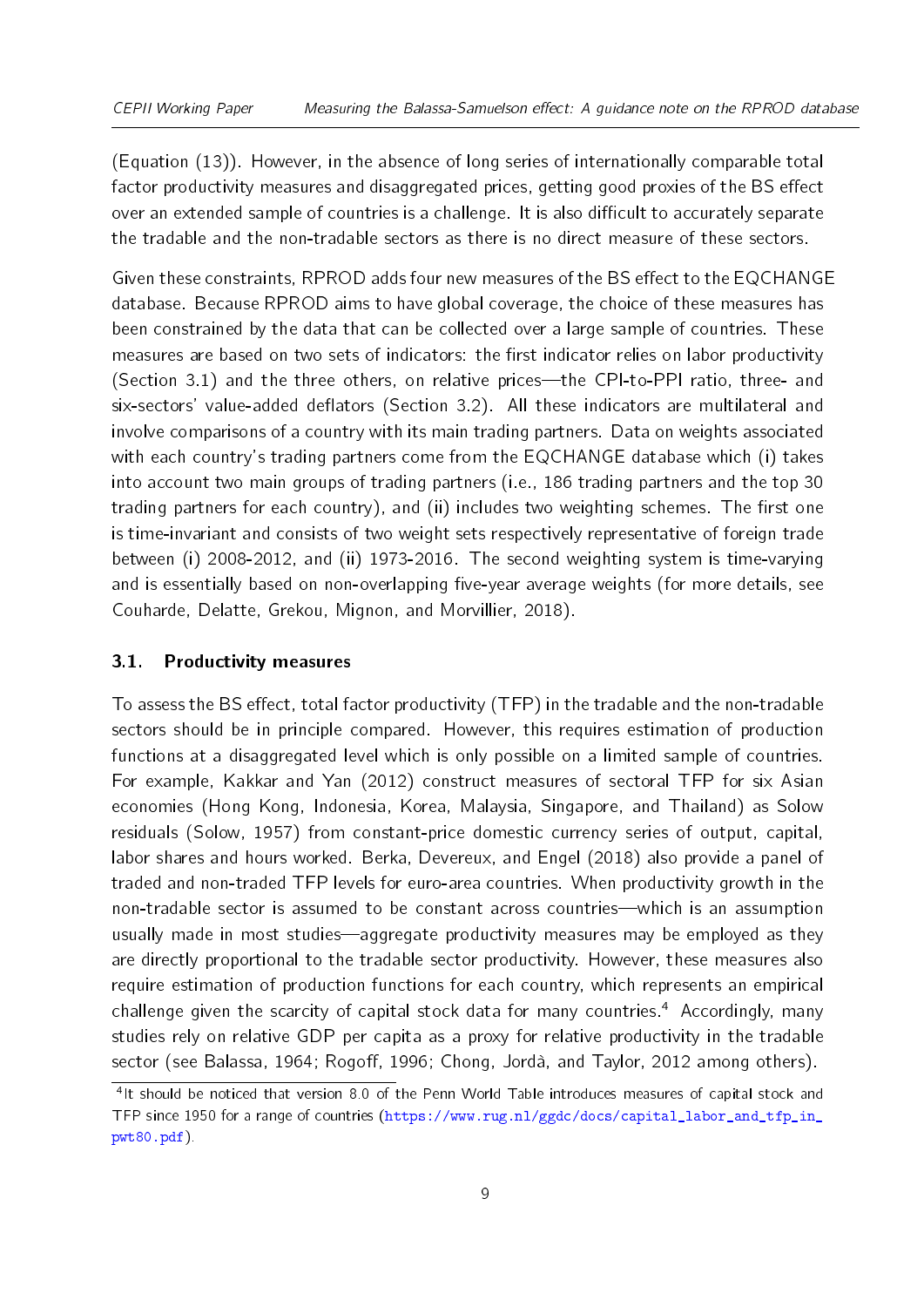RPROD reproduces time series on relative GDP per capita converted into dollars expressed in PPP terms already available in the EQCHANGE database. Data are collected from the Penn World Table (PWT) 9.0. We update these data and extend them to a larger set of countries (182) by using the World Development Indicators (WDI, World Bank) and the World Economic Outlook databases.

Denoting  $BS$  gdpc the BS measure based on this first indicator, we get for a country i at time t:

$$
BS\_gdpc_{i,t} = \frac{GDPc_{i,t}}{\prod_{j=1}^{N} (GDPc_{j,t})^{w_{ij,t}}}
$$
(14)

where  $GDPc_{i,t}$  is the GDP per capita in constant 2011 PPP U.S. dollars of country *i* at time t, and  $w_{i,j,t}$  is country i's trade-based weights for all its partners j, N denoting the number of trading partners.

However, using GDP per capita as a proxy of productivity to measure the BS hypothesis implies introducing an additional assumption of a stable labor participation rate. This is why investigations of the BS hypothesis have also frequently been carried out relying on relative labor productivity in order to capture total-economy productivity differentials (see [Hsieh,](#page-20-12) [1982;](#page-20-12) [Marston,](#page-21-10) [1986;](#page-21-10) [Canzoneri, Cumby, and Diba,](#page-19-6) [1999;](#page-19-6) [Schnatz, Vijsellaar, and](#page-22-3) [Osbat,](#page-22-3) [2004;](#page-22-3) [Bénassy-Quéré, Béreau, and Mignon,](#page-19-7) [2009](#page-19-7) among others).

In this respect, RPROD provides series of relative labor productivity. We measure labor productivity as GDP per worker in constant 2011 PPP U.S. dollars. This indicator presents the main advantage of being available for a wide range of countries over a large time period. GDP per person employed, expressed in PPP, is calculated using PWT 9.0 for the 1973- 2014 period.<sup>[5](#page-9-0)</sup> The 2015-2018 period is filled up using the International Labour Organization (ILOSTAT) database, which also provides the output per worker.<sup>[6](#page-9-1)</sup>

Denoting BS gdpw the BS measure based on this second indicator, we get for a country  $i$  at time  $t$ :

$$
BS\_gdpw_{i,t} = \frac{GDP_{i,t}/L_{i,t}}{\prod_{j=1}^{N} (GDP_{j,t}/L_{j,t})^{w_{ij,t}}}
$$
(15)

where  $GDP_{i,t}$  is the GDP in constant 2011 PPP U.S. dollars of country *i* at time t, and  $L_{i,t}$  denotes total employment (number of engaged people) of country *i* at time *t*.

<span id="page-9-1"></span><span id="page-9-0"></span><sup>&</sup>lt;sup>5</sup>PWT 9.0 can be downloaded via the University of Groningen webpage at: [https://www.rug.nl/ggdc/.](https://www.rug.nl/ggdc/) 6 ILOSTAT statistics are available at: [https://www.ilo.org/ilostat/.](https://www.ilo.org/ilostat/)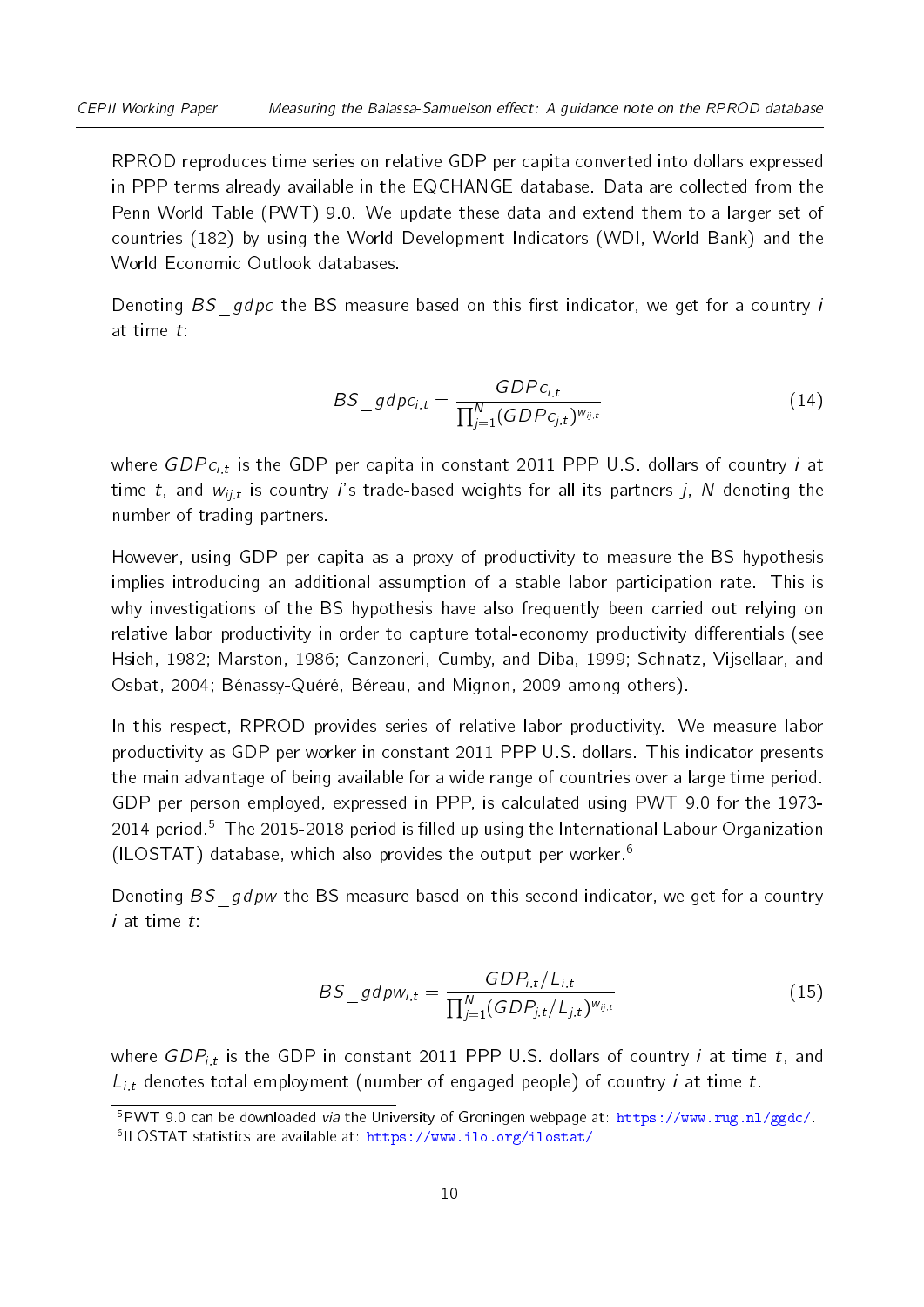[Ricci, Milesi-Ferretti, and Lee](#page-21-11) [\(2013\)](#page-21-11) and [Caputo](#page-19-8) [\(2018\)](#page-19-8) argue that using GDP per worker in assessing the BS hypothesis can be misleading. Indeed, if the catching-up country benefits from equal productivity growth in both the tradable and non-tradable sectors, the resulting rise of the output per worker will have in the BS framework a neutral effect on the real exchange rate.

#### 3.2. Relative prices

To account for the aforementioned sectoral developments, various studies rely instead on the relative price of non-tradable to tradable goods to assess the relevance of the BS effect. Indeed, in the BS model, the relative price of non-tradable goods is predicted to be independent of preferences over tradable and non-tradable goods and completely determined by the total factor productivity differential between the two sectors.

#### The CPI-to-PPI ratio

A usual solution is to consider the ratio of the Consumer Price Index (CPI) to the Producer Price Index (PPI) for the home country relative to the CPI-to-PPI ratio for the country's major trading partners as in [Alberola, Cervero, Lopez, and Ubide](#page-19-9) [\(1999\)](#page-19-9), [Alberola](#page-19-10) [\(2003\)](#page-19-10), [Bénassy-Quéré, Béreau, and Mignon](#page-19-7) [\(2009\)](#page-19-7), and [Ricci, Milesi-Ferretti, and Lee](#page-21-11) [\(2013\)](#page-21-11). Following this strand of the literature, the RPROD database provides a dataset on the relative CPI-to-PPI ratio for a sample of 72 advanced and emerging countries (Table [A.1](#page-16-0) in the Appendix).<sup>[7](#page-10-0)</sup> The primary source for the CPI and PPI series is the International Financial Statistics (IFS) database from IMF.<sup>[8](#page-10-1)</sup> Additional sources for some countries are described in Table [B.2](#page-17-0) (for PPI) in the Appendix.

Specifically, denoting  $BS$  cppi the BS measure based on the relative CPI-to-PPI ratio, we get for a country  $i$  at time  $t$ :

$$
BS\_cppi_{i,t} = (cpi_{i,t} - ppi_{i,t}) - \sum_{j=1}^{N} w_{ij,t} (cpi_{j,t} - ppi_{j,t})
$$
 (16)

where  $c\rho i_{i,t}$  and  $\rho\rho i_{i,t}$  respectively denote the CPI and PPI of country *i* at time *t* expressed in logarithmic terms.

<span id="page-10-0"></span><sup>&</sup>lt;sup>7</sup>The time coverage of this indicator is constrained by PPI data availability. For this reason, the CPI-to-PPI ratio is mainly available for advanced economies over the 1973-2018 period, while the time coverage is more sparse for other countries.

<span id="page-10-1"></span><sup>&</sup>lt;sup>8</sup>For Argentina, for the years 2017 and 2018, we extract PPI from INDEC (Instituto Nacional de Estadisticida). For the sake of completeness, see also [Couharde, Delatte, Grekou, Mignon, and Morvillier](#page-20-10) [\(2018\)](#page-20-10) for additional sources regarding CPI series over the 1973-2016 period.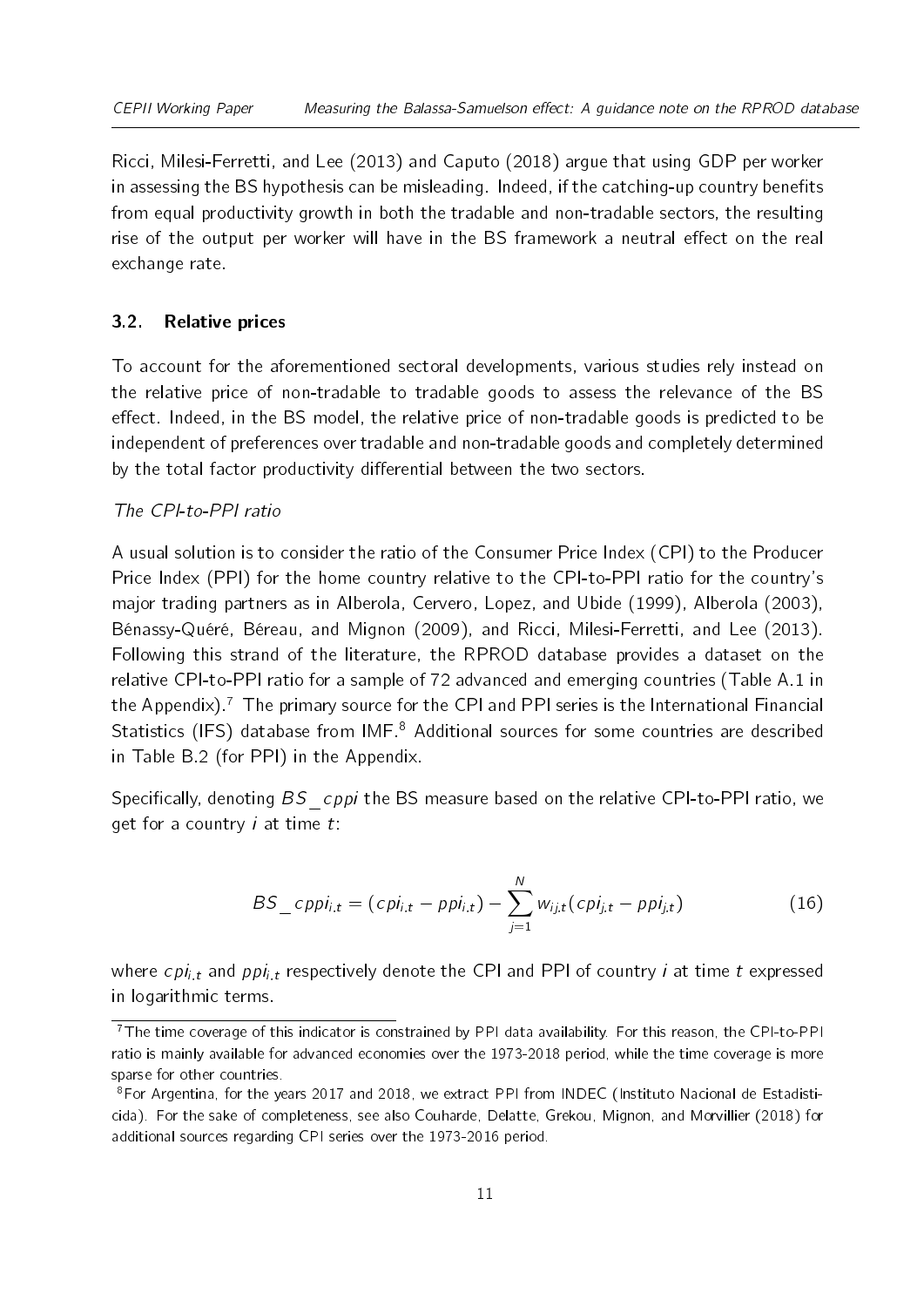The reasoning behind using this ratio is that it proxies changes in the relative price of non-tradables to tradables, as PPI mainly concerns tradables' prices, whereas CPI covers essentially non-tradables' prices.

To what extent does the use of relative prices instead of productivity measures affect conclusions on the BS effect and equilibrium exchange rates? Egert, Lommatzsch, and [Lahrèche-Révil](#page-20-8) [\(2006\)](#page-20-8) show that these two measures lead to opposite real exchange rates' behaviors for OECD countries.<sup>[9](#page-11-0)</sup> Likewise, [Dunaway, Leigh, and Li](#page-20-13) [\(2009\)](#page-20-13) find that the relative productivity variable measured by the CPI-to-PPI ratio instead of by relative GDP per worker leads to a decline in the undervaluation of the Renminbi real exchange rate by almost 24 percentage points. However, [Alberola](#page-19-10) [\(2003\)](#page-19-10) argues that, although the CPI-to-PPI ratio is not completely satisfactory, it can be chosen as a proxy for relative sectoral productivity as long as an extended, reliable series for productivity is lacking.

#### Sectoral value-added deflators

A less approximate approach is to define the sets of tradable and non-tradable sectors. The relative price of non-tradables to tradables is then calculated by using sectoral deflators and by weighting tradables and non-tradables by their value-added shares in total output. This approach implies, however, some form of assessment to determine to what extent a sector can be qualified as tradable or non-tradable.<sup>[10](#page-11-1)</sup>

Different methods of decomposition have been suggested in the literature. The first approach relies on measuring the "tradability" of a good which consists in evaluating the extent to which a good, or a set of goods, is actually traded. That is precisely the approach followed by [De Gregorio, Giovannini, and Wolf](#page-20-11) [\(1994\)](#page-20-11) who classify a sector as tradable when at least 10% of total production across all countries of their sample (14 OECD countries) is exported  $11$ 

A second approach attributes non-tradable goods to the service sector, and tradable goods to the primary and manufacturing sectors. This decomposition is usually considered as broadly consistent with [De Gregorio, Giovannini, and Wolf](#page-20-11) [\(1994\)](#page-20-11)'s tradability measure [\(Betts and Kehoe,](#page-19-11) [2001\)](#page-19-11). However, as pointed out by [Lombardo and Ravenna](#page-21-12) [\(2012\)](#page-21-12),

<span id="page-11-0"></span> $9$ For those countries, relative price adjustments induce a real appreciation, while productivity gains lead to a depreciation of the real exchange rate.

<span id="page-11-1"></span> $10$ The difficulty of accurately separating the tradable and non-tradable goods sectors is also widely discussed in the literature focusing on the role of the relative price of non-tradable goods in accounting for real exchange rate fluctuations (see the seminal and most cited paper of Engel (1999)).

<span id="page-11-2"></span> $11$ Note that some studies [\(Bems,](#page-19-12) [2008;](#page-19-12) [Lombardo and Ravenna,](#page-21-12) [2012\)](#page-21-12) refine this tradability measure in two ways. First, they adopt a country-specific threshold, due to varying weights of the non-traded goods across countries [\(Engel,](#page-20-14) [1999\)](#page-20-14). Second, they measure the tradability of a good according to the wholesale and retail trade sector (which, in this case, is assumed to produce non-tradable outputs).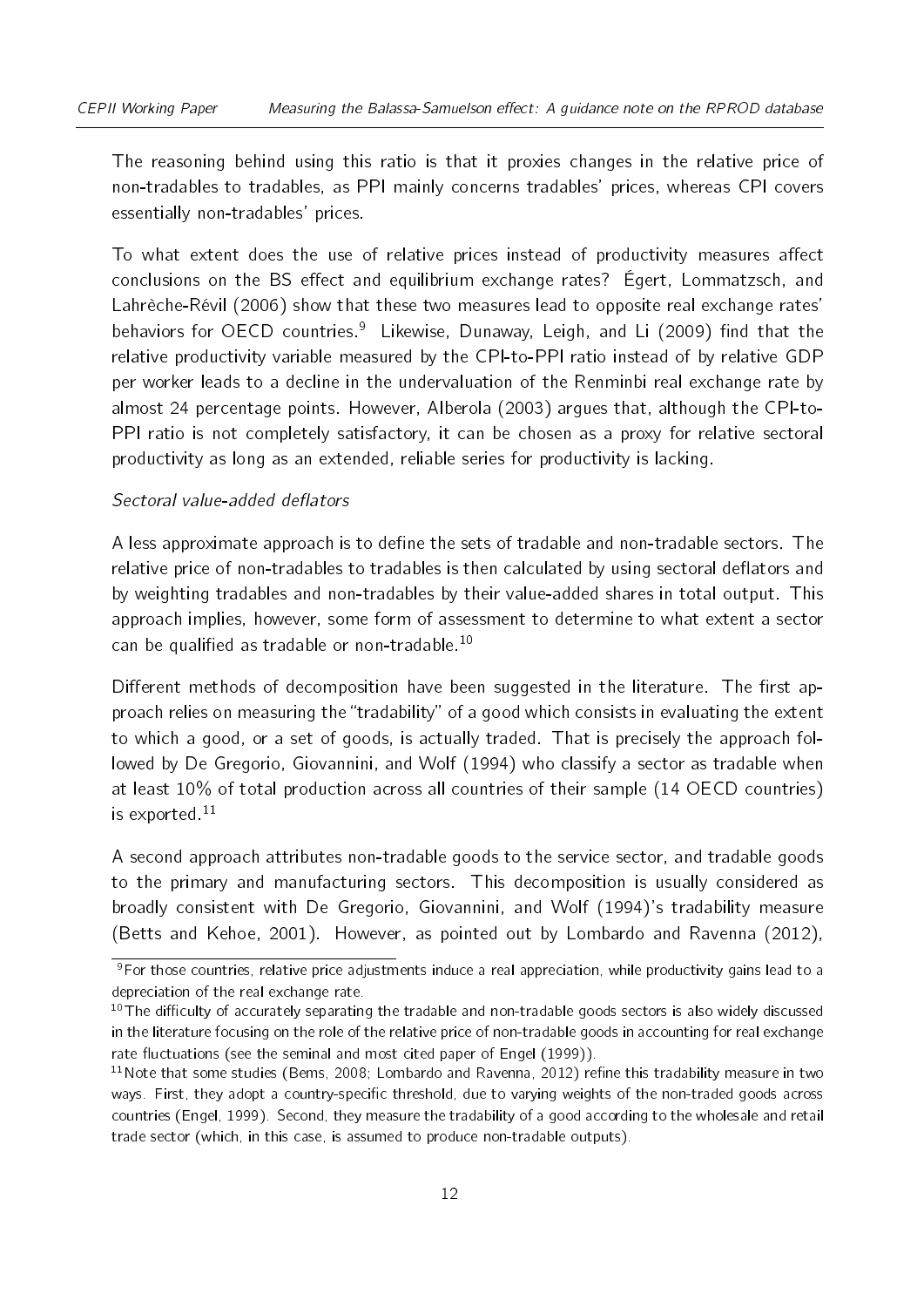assuming all service industries as dealing in non-tradable goods has some drawbacks. Indeed, given that several services are increasingly traded internationally, this assumption can lead, in the case of most countries, to lower values of the tradable share in total output. The solution is to draw on a more disaggregated sectoral decomposition, as in some studies based on a six-sector disaggregation [\(MacDonald and Ricci,](#page-21-13) [2005;](#page-21-13) [Lee and Tang,](#page-21-14) [2007;](#page-21-14) [Ricci, Milesi-Ferretti, and Lee,](#page-21-11) [2013;](#page-21-11) [Caputo,](#page-19-8) [2018\)](#page-19-8).

Following this second approach, RPROD includes three- and six-sectors' value-added de flators to track the evolution of the relative price of non-tradables to tradables. The three-sectors' value-added deflator is based on the  $(i)$  agricultural,  $(ii)$  industrial, and  $(iii)$ services sectors.<sup>[12](#page-12-0)</sup> Total services are used to represent the non-tradable sector, whereas manufacturing and agriculture are taken together to represent the tradable sector [\(Choudhri](#page-20-1) [and Khan,](#page-20-1) [2005;](#page-20-1) [Bénassy-Quéré, Béreau, and Mignon,](#page-19-7) [2009\)](#page-19-7).

For a country *i*, the price index of value added at time t for each sector  $k$   $(PVA_{i,t}^k)$  is calculated by dividing the value added at current prices by the value added at constant prices in the accounting period and the considered sector, using 2010 as base year.

Denoting BS def3 the BS measure based on three-sectors' value-added deflators, we get for a country  $i$  at time  $t$ :

$$
BS_{-}def3_{i,t} = pva_{i,t} - \sum_{j=1}^{N} (w_{ij,t} \times pva_{j,t})
$$
 (17)

where  $p \vee a_{i,t}$  is the value-added deflator of country i expressed in logarithms:  $p \vee a_{i,t}$  =  $p$ va $^{serv}_{i,t}$   $- \beta p$ va $^{agr}_{i,t}$   $- (1 - \beta) p$ va $^{ind}_{i,t}$ ;  $s$ e $r$ v,  $agr$  and  $ind$  respectively denote services, agriculture and industry.  $\beta$  is the share of agriculture in the tradable sector, computed as the ratio between agriculture value added and the total value added of agriculture and industry.

In the six-sector disaggregation, the following sectors are distinguished: (i) agriculture, hunting, forestry, fishing; (ii) mining, manufacturing; (iii) construction; (iv) wholesale, retail trade, restaurants and hotels; (v) transport, storage and communications; and (vi) other activities.<sup>[13](#page-12-1)</sup> Following [De Gregorio, Giovannini, and Wolf](#page-20-11)  $(1994)'$  $(1994)'$ s classification, construction, wholesale, retail trade, restaurants and hotels, and other services are classied in the non-tradable sector, while agriculture, manufacturing, mining, utilities, and transport are treated as tradable goods.

<span id="page-12-0"></span> $12$ Agriculture corresponds to International Standard Industrial Classification (ISIC) divisions 1-5 and includes forestry, hunting, and fishing, cultivation of crops and livestock production. Industry corresponds to ISIC divisions 10-45, and services to ISIC divisions 50-99. See Table [B.3](#page-18-0) in the Appendix.

<span id="page-12-1"></span><sup>&</sup>lt;sup>13</sup>The description of the divisions associated with each of these sectors is available in Table [B.3](#page-18-0) in the Appendix.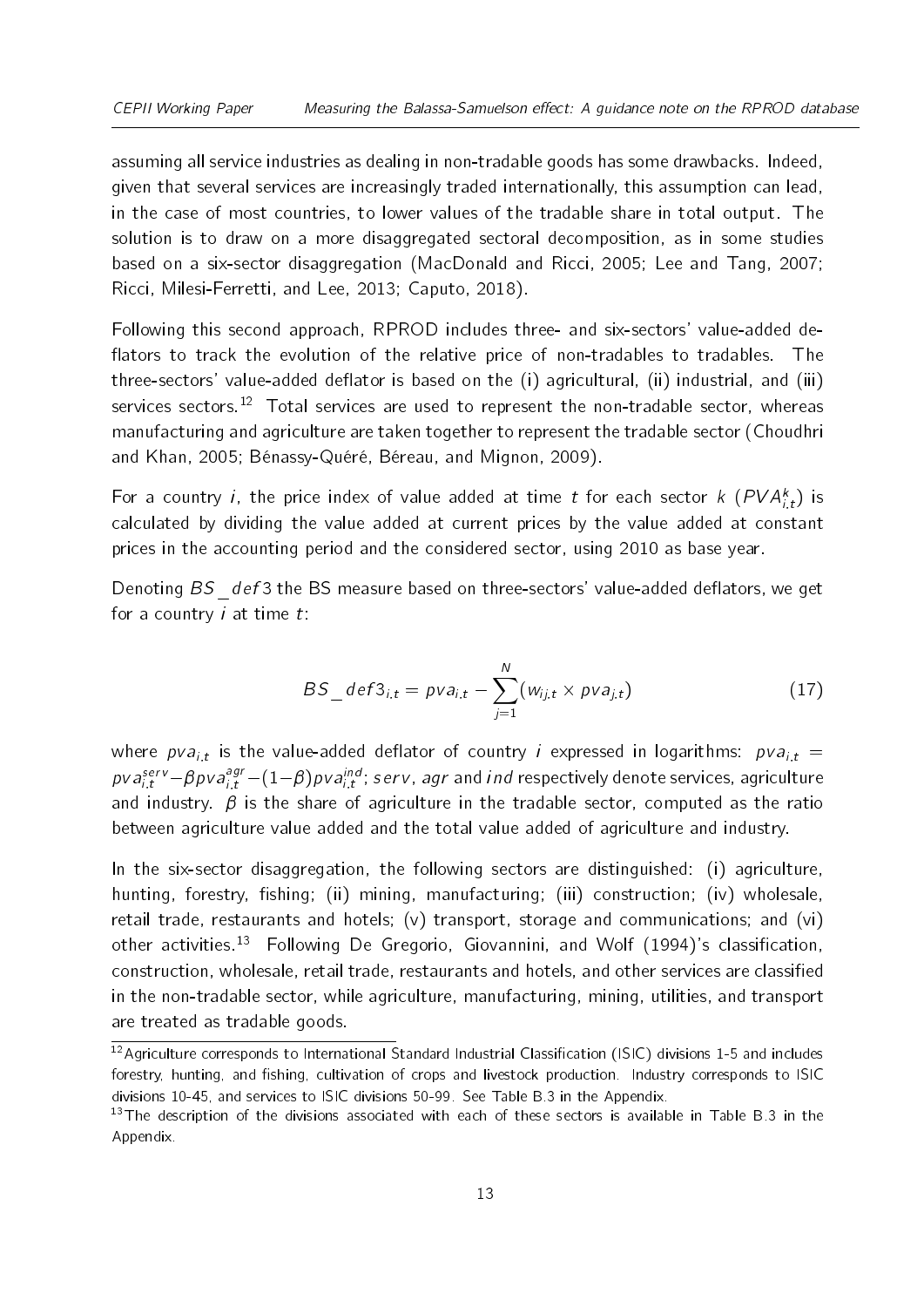To derive the six-sectors' deflator, we follow [Lee and Tang](#page-21-14) [\(2007\)](#page-21-14) and compute countryspecific weights for each sector  $(\omega_{i,k})$ , measured by its value-added share in total output:

$$
\omega_{i,k} = \frac{\sum_{t=1}^{T} V A_{i,k,t}}{\sum_{k \in h} (\sum_{t=1}^{T} V A_{i,k,t})}
$$
(18)

where h denotes the nature of the sector k under consideration, i.e., tradable  $(T)$  or nontradable (NT) sector.

For each country i, the aggregated value-added deflator of the non-tradable  $(pva_{i,t}^{NT})$  and tradable  $(\rho v a_{i,t}^{\mathcal{T}})$  sectors is then calculated as a weighting average of value-added deflators for respectively all non-tradable sectors and all tradable sectors:

$$
p \vee a_{i,t}^{NT} = \sum_{k \in NT} (\omega_{i,k} \times p \vee a_{i,t}^k)
$$
 (19)

$$
p \vee a_{i,t}^T = \sum_{k \in \mathcal{T}} (\omega_{i,k} \times p \vee a_{i,t}^k)
$$
 (20)

where  $p \nu a_{i,t}^k$ ,  $p \nu a_{i,t}^{NT}$  and  $p \nu a_{i,t}^T$  are expressed in logarithmic terms.

Denoting BS def6 the BS measure based on six-sectors' value-added deflators, we get for a country  $i$  at time  $t$ :

$$
BS\_def6_{i,t} = (pva_{i,t}^{NT} - pva_{i,t}^{T}) - \sum_{j=1}^{N} w_{ij,t}(pva_{j,t}^{NT} - pva_{j,t}^{T})
$$
(21)

Data used to compute the *pva* series are extracted from the WDI database of the World Bank. The current and constant value added used to compute the six-sectors' value-added deflators are taken from UNCTAD. The proxy  $BS$  def 3 is available for the majority of countries until 2017, the starting date depending on the considered country. Turning to BS def6, it is available over the 1980-2017 period for the majority of countries (see Table [A.1\)](#page-16-0).

It is worth mentioning that, as highlighted by [Égert, Drine, Lommatzsch, and Rault](#page-20-6) [\(2003\)](#page-20-6), the main problem in using relative price ratios is that their variation can also be caused by factors other than the BS effect such as higher demand for non-tradable goods,<sup>[14](#page-13-0)</sup> indirect

<span id="page-13-0"></span><sup>14</sup>To deal with the importance of demand-side considerations in explaining the evolution of the relative price of non-tradable goods, [Asea and Mendoza](#page-19-13) [\(1994\)](#page-19-13) use the Hodrick-Prescott filter in order to extract the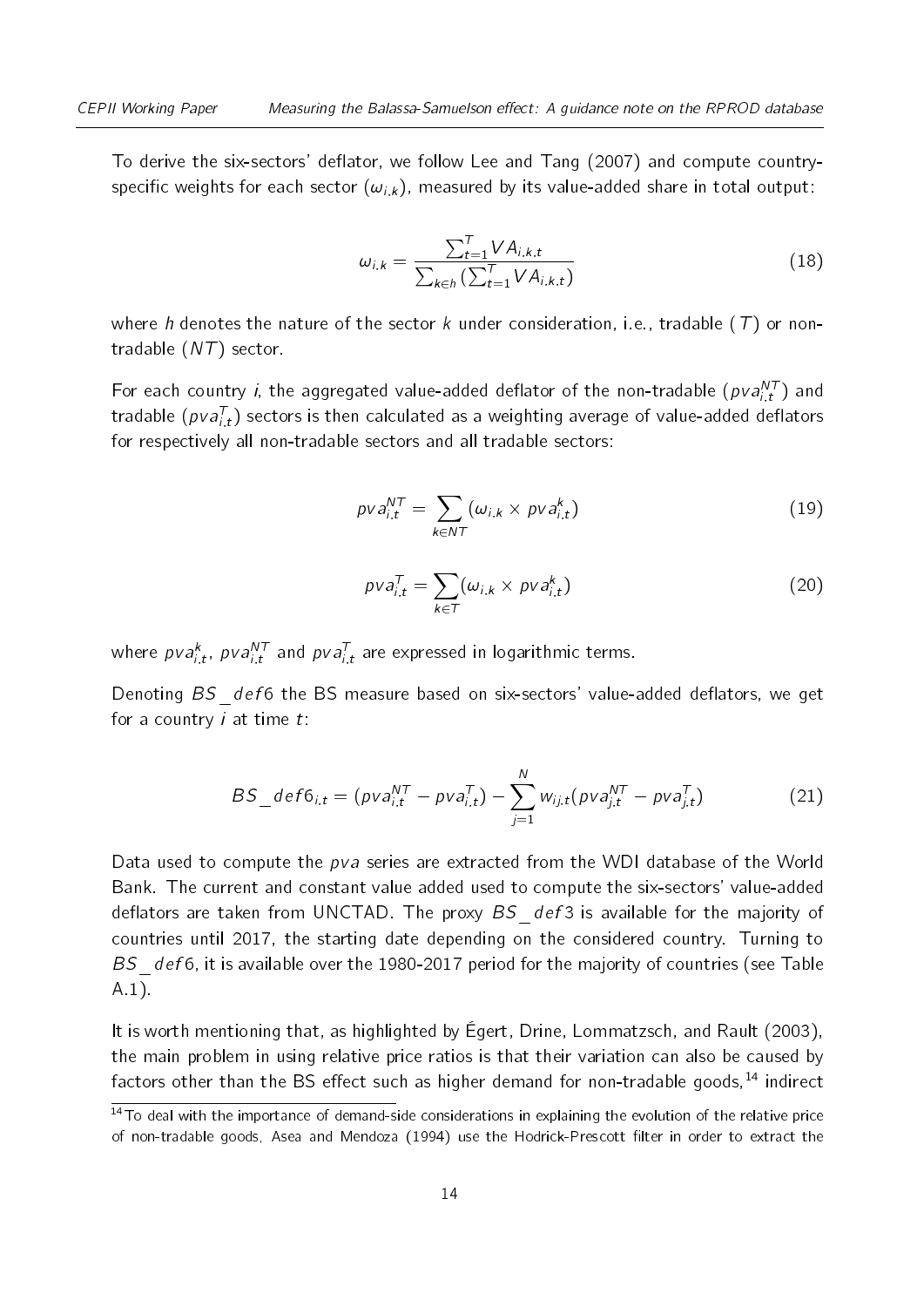taxes (which are included in the calculation of CPI but not in that of PPI), the adjustment of regulated prices (which mostly concerns non-tradables) and quality changes in non-tradables and tradables. This means that the resulting changes in the ratio of two price series can potentially be misinterpreted as reflecting changes in productivity.<sup>[15](#page-14-0)</sup>

#### 4. Conclusion

Empirical studies that estimate the BS effect usually provide conflicting evidence. As argued in the literature, these puzzling findings can be explained by the invalidity of the several underlying assumptions—such as law of one price in traded goods, intra-economy labor mobility, perfect capital markets and/or slow productivity growth in the non-tradable sector—which may undermine the prediction of the BS hypothesis. Alternatively, the puzzle can stem from empirical issues. The only way to check the BS hypothesis is to rely on proxies of productivity in the tradable and the non-tradable sectors. Identifying a BS effect may thus crucially depend on the choice of a particular measure.

This note focuses on this latter issue, by presenting the construction and contents of  $RPROD$ . This new database, which complements  $EQCHANGE$ , is the first attempt to provide several measures of the BS effect for a wide range of countries, spanning up to more than 40 years.

The RPROD database includes five distinct proxies of the BS effect. Regarding the first two measures, RPROD delivers consistent series of relative GDP per capita and relative labor productivity for 182 countries over the 1973-2018 period. The third measure relies on the relative CPI-to-PPI ratio which aims at comparing changes in the relative price of non-tradable goods of a country to those of its trading partners. However, due to the weak availability of PPI series for developing economies, this indicator is mainly available for advanced and emerging countries. Finally, accounting for the existing literature, the RPROD database encompasses two measures based on tradable and non-tradable sectors' value-added deflators: the first one relies on a broad decomposition of tradable and nontradable goods based on the three following sectors: agriculture, industry, and services; and the second one relies on a narrower six-sector decomposition. Variants of these measures are also available according to different weighting schemes associated with each country's main trading partners.

long-run trends from short-run movements. More generally, testing a cointegration relationship between real exchange rates and relative prices provides a statistical way to separate the BS adjustment mechanism from short-term considerations.

<span id="page-14-0"></span><sup>&</sup>lt;sup>15</sup>See also [Engel](#page-20-14) [\(1999\)](#page-20-14) for a list of the main drawbacks linked to the CPI-to-PPI ratio, and [Chinn](#page-19-14) [\(2006\)](#page-19-14) regarding the use of CPI as a measure of non-tradable prices.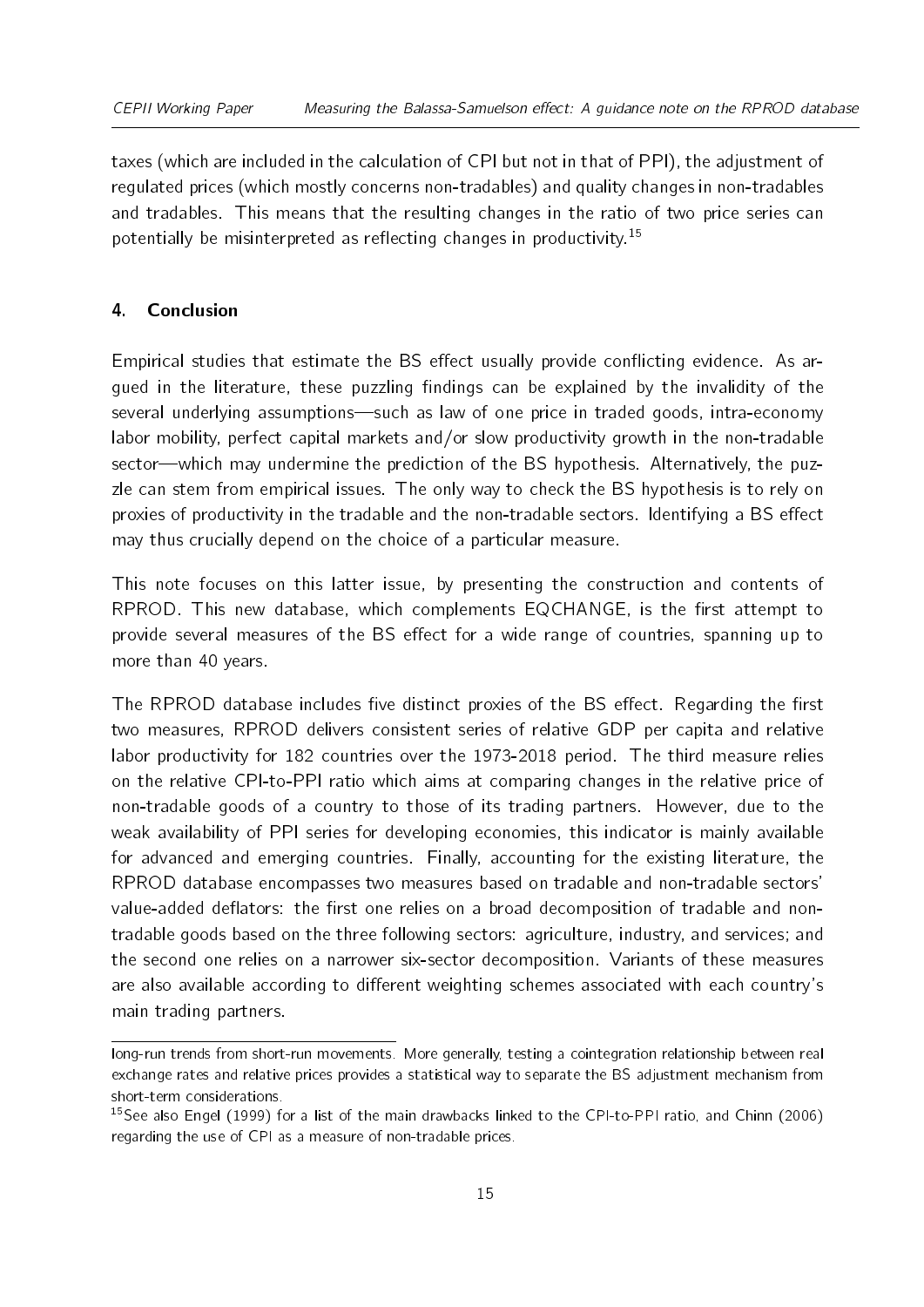Although price indexes and productivity measures are provided consistently at a disaggregated level for the OECD countries, there is no such comprehensive coverage of industries and years for developing economies. Overall, the five indicators included in the RPROD database should be used mainly for sensitivity or robustness analyses when investigating the relevance of the BS effect and/or when estimating equilibrium exchange rates and corresponding currency misalignments.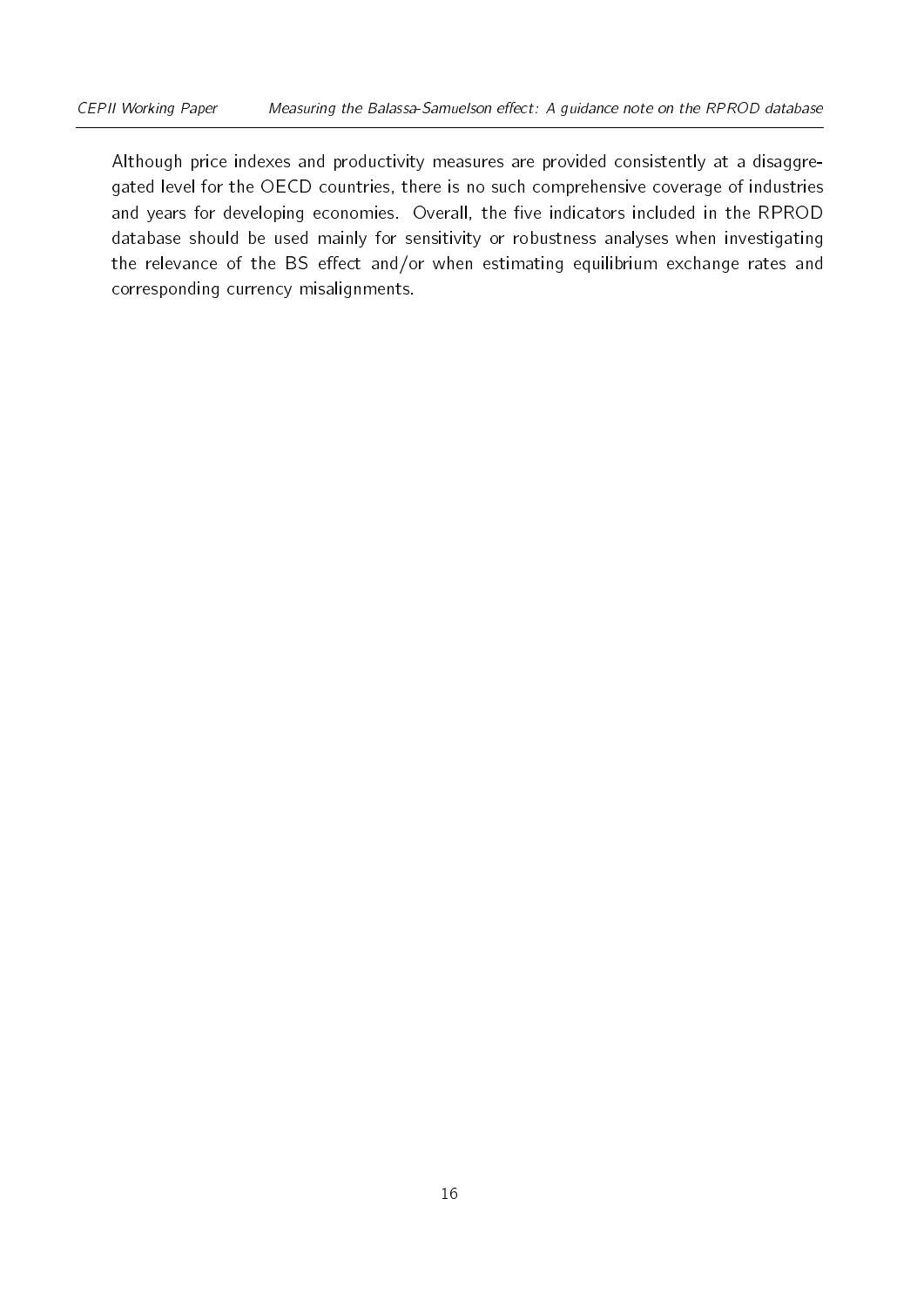| Advancec       | Emerging                               |                              | Developing                                 |                            |                                     |                               |                 |                      |                        |
|----------------|----------------------------------------|------------------------------|--------------------------------------------|----------------------------|-------------------------------------|-------------------------------|-----------------|----------------------|------------------------|
| Australia      | 1,2,3,4,5 Albania                      | Lebanon<br>1,2,3,4,5         | Afghanistan<br>2,3,4,5                     | Dominica<br>2,3,5          | Vlauritius<br>3,4,5                 |                               | 2,3,4,5         | Fajikistan           | 2,3,4,5                |
| Austria        | 1,2,3,4,5 Algeria                      | Lithuania<br>1,2,3,4,5       | 1,2,3,4,5 Angola                           | Equatorial Guinea<br>3,4,5 | 2,3,4,5                             | <b>Moldova Republic</b>       | 2,3,4,5         | Tarzania             | 2,3,4,5                |
| Belgium        | 1,2,3,4,5 Argentina                    | Macedonia TYFR<br>1,2,3,4,5  | 1,2,3,4,5 Antigua and Barbuda              | 2,3,4,5 Ethiopia           | Vlongolia<br>2,3,4,5                |                               | 2,3,4,5         | Togo                 | 2,3,4,5                |
| Canada         | 1,2,3,4,5 Armenia                      | Malaysia<br>1,2,3,4,5        | 1,2,3,4,5 Aruba                            | 4.5                        | Vlontenegro<br>2,3,4,5              |                               | 1,2,3,4,5 Tonga |                      |                        |
|                | China Hong Kong SAR 1,2,3,4,5 Belarus  | Mexico<br>1, 2, 3, 4, 5      | 1,2,3,4,5 Azerbaijan                       | 2,3,4,5 Gabon              | <b><i>Aozambique</i></b><br>2,3,4,5 |                               | 2,3,4,5         | Trinidad and Tobago  | $2,3,4,5$<br>$2,3,4,5$ |
| Cyprus         | 1,2,3,4,5 Bosnia Herzegovina 1,2,3,4,5 | Morocco                      | Bahamas<br>1, 2, 3, 4, 5                   | 2,3,4,5 Gambia             | Myanmar<br>4,5                      |                               | 2,3,4,5         | Turkmenistan         |                        |
| Denmark        | 1,2,3,4,5 Brazi                        | Pakistan<br>2,3,4,5          | Bahrain<br>2,3,4,5                         | 2,3,4,5 Ghana              | Namibia<br>2,3,4,5                  |                               | 2,3,4,5         | United Arab Emirates | $2,3,4,5$<br>$2,3,4,5$ |
| Finland        | 1,2,3,4,5 Bulgaria                     | Panama<br>1,2,3,4,5          | Bangladesh<br>2,3,4,5                      | 2,3,4,5 Grenada            | Vepal<br>2,3,4,5                    |                               | 2,3,4,5         | Uganda               | $2,3,4,5$<br>$2,3,4,5$ |
| France         | 1,2,3,4,5 Chile                        | Peru<br>2,3,4,5              | <b>Barbados</b><br>2,3,4,5                 | 2,3,4,5 Guinea             | Vicaraqua<br>2,3,4,5                |                               | 2,3,4,5         | Uzbekistan           |                        |
| Gemany         | 1,2,3,4,5 China                        | Philippines<br>2,3,4,5       | 1,2,3,4,5 Belize                           | Bissau<br>2,3,4,5 Guinea   | Niger<br>2,3,4,5                    |                               | 3,4,5           | Vanuatu              | 2,3,4,5                |
| Greece         | 1,2,3,4,5 Colombia                     | Poland<br>1,2,3,4,5          | 1,2,3,4,5 Benin                            | 2,3,4,5 Guyana             | Nigeria<br>2,3,4,5                  |                               | 2,3,4,5         | Yemen                | 2,3,4,5                |
| lceland        | 1,2,3,4,5 Costa Rica                   | Romania<br>1,2,3,4,5         | 1,2,3,4,5 Bhutan                           | H <sub>ait</sub> i<br>4,5  | Oman<br>3,4,5                       |                               | 2,3,4,5         | Zambia               | 2,3,4,5                |
| reland         | L2,3,4,5 Croatia                       | 1,2,3,4,5                    | Russian Federation 1,2,3,4,5 Bolivia       | 2,3,4,5 Honduras           | 2,3,4,5                             | Papua New Guinea              | 2,3,4,5         | Zimbabwe             | 2,3,4,5                |
| srael          | 1,2,3,4,5 Czechia                      | Serbia<br>1,2,3,4,5          | Botswana<br>2,3,4,5                        | $2,3,4,5$ Iran             | 1,2,3,4,5 Paraguay                  |                               | 2,3,4,5         |                      |                        |
| ltaly          | 1,2,3,4,5 Dominican                    | Slovakia<br>Republic 2,3,4,5 | 1,2,3,4,5 Brunei Darussalam                | 2,3,4,5 Iraq               | Qatar<br>2,3,4,5                    |                               | 2,3,4,5         |                      |                        |
| Japan          | 1,2,3,4,5 Ecuador                      | South Africa<br>1,2,3,4,5    | 1,2,3,4,5 Burkina Faso                     | 2,3,4,5 Kenya              | Rwanda                              |                               | 2,3,4,5         |                      |                        |
| Luxembourg     | 1,2,3,4,5 Egypt                        | Sri Lanka<br>2,3,4,5         | Burundi<br>2,3,4,5                         | 2,3,4,5 Kiribati           | $2,3,4,5$<br>$2,3,5$                | Saint Kitts and Nevis         | 2,3,5           |                      |                        |
| Malta          | El Salvador<br>1,2,4,5                 | Thailand<br>1,2,3,4,5        | .2,3,4,5 Cabo Verde                        | 2,3,4,5 Kuwait             | Saint Luda<br>2,3,4,5               |                               | 2,3,4,5         |                      |                        |
| Netherlands    | 1,2,3,4,5 Estonia                      | Tunisia<br>1,2,3,4,5         | .2,3,4,5 Cambodia                          | 2,3,4,5 Kyrgyzstan         | 1,2,3,4,5 Samoa                     |                               | 2,3,4,5         |                      |                        |
| New Zealand    | 1,2,3,4,5 Georgia                      | Turkey<br>1,2,3,4,5          | 1,2,3,4,5 Cameroon                         | 2,3,4,5 Lao PDR            | 2,3,4,5                             | Sao Tome and Principe 2,3,4,5 |                 |                      |                        |
| Norway         | 1,2,3,4,5 Guatemala                    | Ukraine<br>2,3,4,5           | ,2,3,4,5 Cayman Islands                    | Lesotho<br>4,5             | Saudi Arabia<br>2,3,4,5             |                               | 2,3,4,5         |                      |                        |
| Portugal       | $1,2,3,4,5$ Hungary                    | Vengual<br>1,2,3,4,5         | 1,2,3,4,5 Central African Republic         | 2,3,4,5 Liberia            | Senegal<br>3,4,5                    |                               | 2,3,4,5         |                      |                        |
| Singapore      | 2,3,4,5 India                          | Venezuela<br>2,3,4,5         | Chad<br>2,3,4,5                            | 2,3,4,5 Libya              | Seychelles<br>3,4,5                 |                               | 2, 3, 4, 5      |                      |                        |
| Slovenia       | 1,2,3,4,5 Indonesia                    | Viet Nam<br>2,3,4,5          | Comoros<br>2,3,4,5                         | 2,3,4,5 Madagascar         | Sierra Leone<br>2,3,4,5             |                               | 2,3,4,5         |                      |                        |
| Spain          | 1,2,3,4,5 Jamaica                      | 2,3,4,5                      | Congo                                      | 2,3,4,5 Malawi             | Solomon Isds<br>2,3,4,5             |                               | 3,4,5           |                      |                        |
| Sweden         | .2,3,4,5 Jordan                        | 1, 2, 3, 4, 5                | Congo Democratic Republic 2,3,4,5 Maldives |                            | Sudan<br>2,3,4,5                    |                               | 2,3,4,5         |                      |                        |
| Switzerland    | .,2,3,4,5 Kazakhstan                   | 1,2,3,4,5                    | Côte d'Ivoire                              | 2,3,4,5 Mali               | Suriname<br>2,3,4,5                 |                               | 2,3,4,5         |                      |                        |
| United Kingdom | 1,2,3,4,5 Korea Rep                    | 1,2,3,4,5                    | Cuba                                       | Marshall Isds<br>4,5       | Swaziland<br>2,3,5                  |                               | 2,3,4,5         |                      |                        |
| JSA            | ,2,3,4,5 Latvia                        | 1, 2, 3, 4, 5                | Djibouti                                   | Mauritania<br>3,4,5        | Syria<br>2,3,4,5                    |                               | 3,4,5           |                      |                        |

<span id="page-16-0"></span>Appendix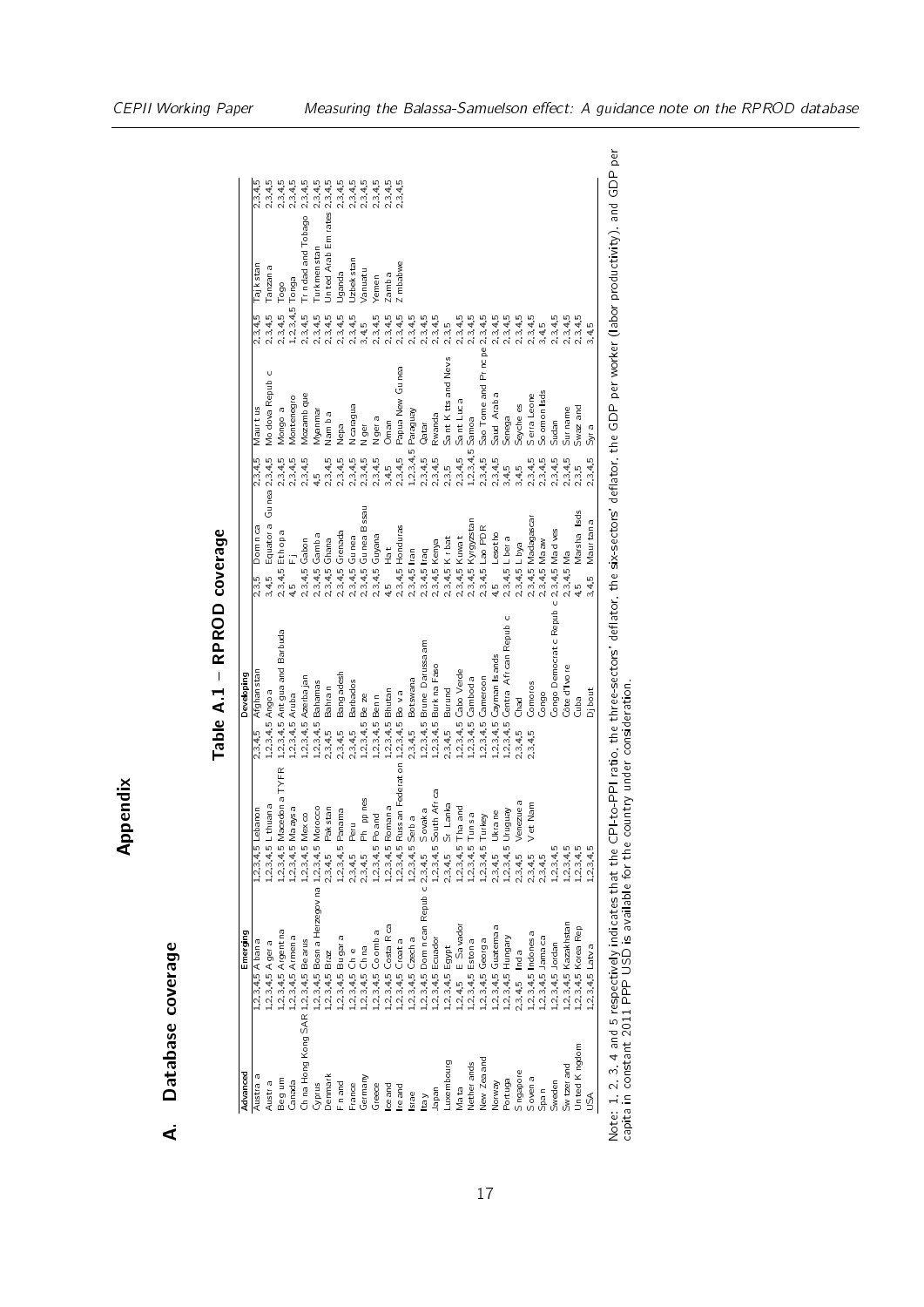#### <span id="page-17-0"></span>B. Data: secondary sources

| Country      | <b>Period</b> | <b>Source</b>  |
|--------------|---------------|----------------|
| Albania      | 2017, 2018    | INSTAT         |
| Armenia      | 2017          | ARMSTAT        |
| Belarus      | 2017, 2018    | <b>BELSTAT</b> |
| Cyprus       | 2017, 2018    | GOVCY          |
| El Salvador  | 2015-2018     | BCR            |
| France       | 1995-1998     | OECD           |
| Greece       | 1981-1994     | OECD           |
| Israel       | 1995-2018     | OECD           |
| Malta        | 2017, 2018    | <b>NSO</b>     |
| Nicaragua    | 2017          | BCN            |
| Portugal     | 1990-1999     | OECD           |
| Russia       | 1998-2018     | OECD           |
| South Africa | 1973-1979     | ( ) H ( )      |

#### Table B.2 Producer Price Index (additional sources)

Notes:OECD: Organisation for Economic Co-operation and Development

INSTAT: Institute of Statistics | <http://www.instat.gov.al/>

ARMSTAT: Armenia Statistical Committee of the Republic of Armenia | <https://www.armstat.am/en/> BELSTAT: National Statistical Committee of the Republic of Belarus | <http://www.belstat.gov.by/en/> GOVCY: Statistical service of the Republic of Cyprus [http://www.mof.gov.cy/mof/cystat/statistics.](http://www.mof.gov.cy/mof/cystat/statistics.nsf/index_en/index_en) [nsf/index\\_en/index\\_en](http://www.mof.gov.cy/mof/cystat/statistics.nsf/index_en/index_en)

BCR: Banco Central de Reserva de El Salvador | <https://www.bcr.gob.sv/eng/>

NSO: National Statistics Office | https://nso.gov.mt/en/Pages/NS0-Home.aspx

BCN: Banco Central de Nicaragua | <https://www.bcn.gob.ni/>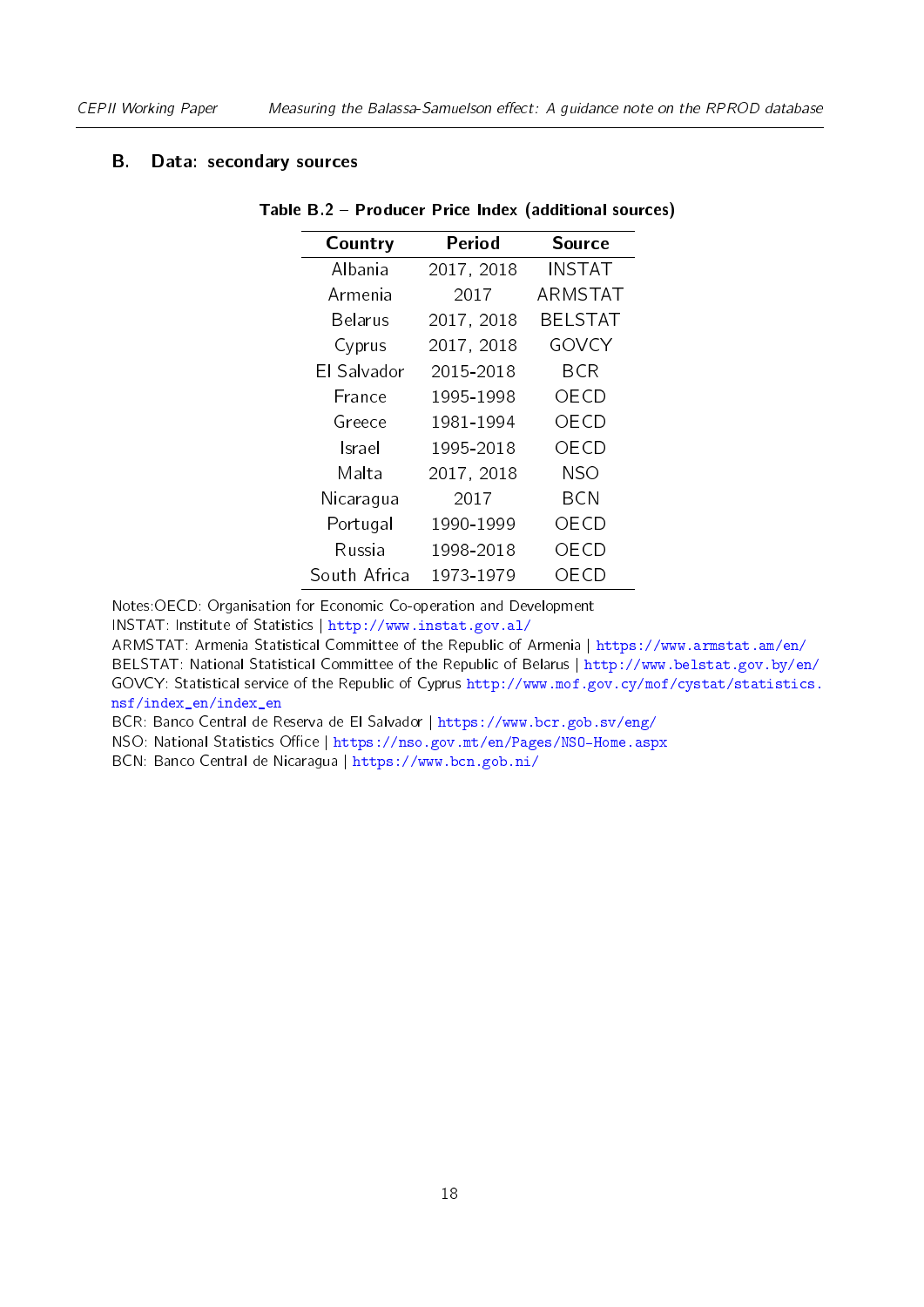Table  $B.3 - Six sectors' classification$ 

<span id="page-18-0"></span>

| Sector                                          | Divisions |
|-------------------------------------------------|-----------|
| Agriculture, hunting, forestry, fishing         | $01 - 05$ |
| Mining, manufacturing, utilities                | $10 - 41$ |
| Construction                                    | 45        |
| Wholesale, retail trade, restaurants and hotels | 50-55     |
| Transport, storage and communications           | 60-64     |
| Other activities                                | 65-99     |

Source: International Standard Industrial Classification of All Economic Activities (ISIC), Revision 3.1, United Nations.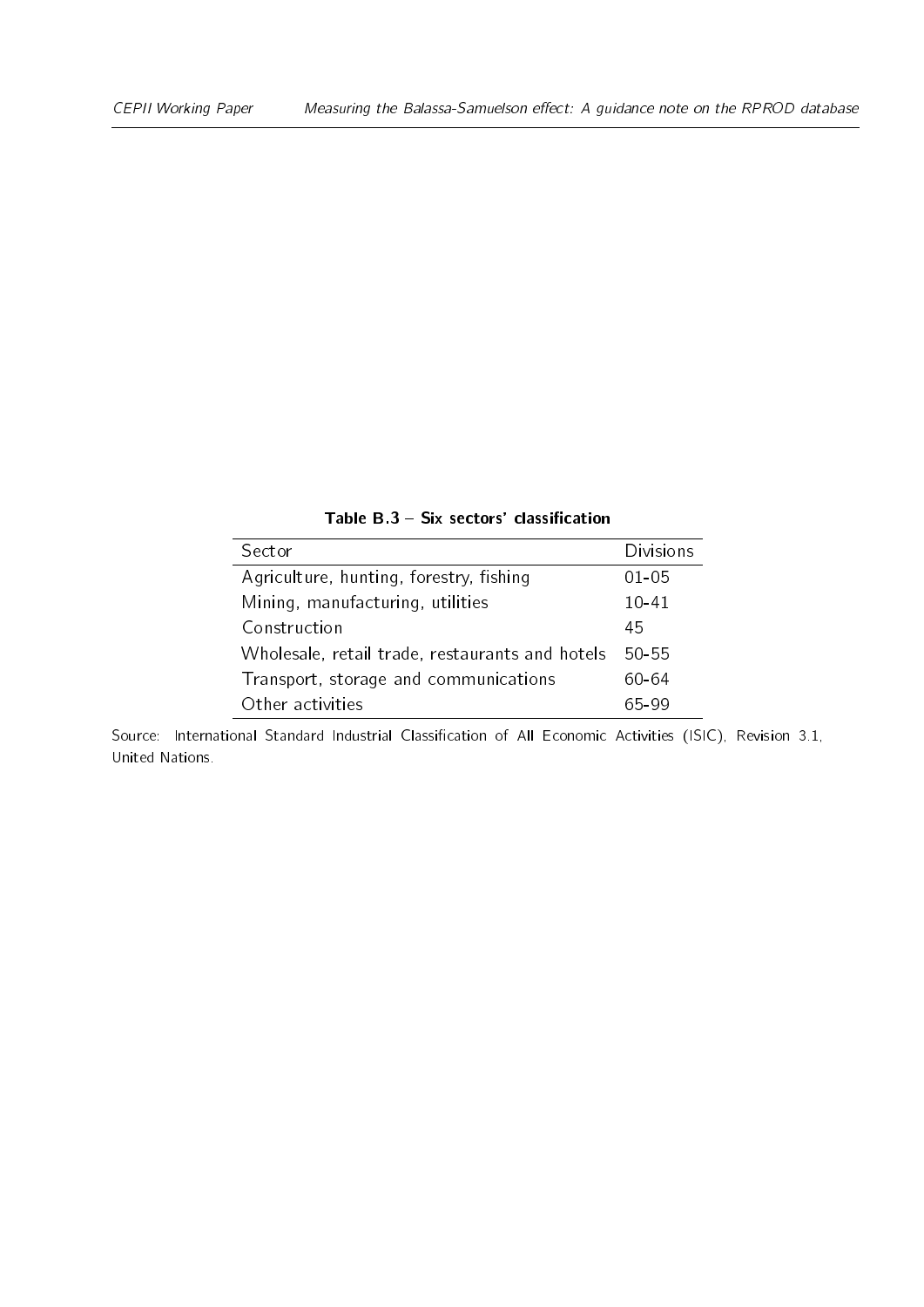#### References

- <span id="page-19-10"></span>Alberola, E. (2003): "Misalignment, liabilities dollarization and exchange rate adjustment in Latin America," Working Papers 0309, Banco de España.
- <span id="page-19-9"></span>Alberola, E., S. G. Cervero, J. H. Lopez, and A. J. Ubide (1999): "Global Equilibrium Exchange Rates; Euro, Dollar, "Ins," "Outs," and Other Major Currencies in a Panel Cointegration Framework," IMF Working Papers 99/175, International Monetary Fund.
- <span id="page-19-13"></span>Asea, P. K., and E. G. Mendoza (1994): The Balassa-Samuelson Model: A General-Equilibrium Appraisal," Review of International Economics, 2(3), 244–267.
- <span id="page-19-0"></span>Balassa, B. (1964): "The Purchasing-Power Parity Doctrine: A Reappraisal," Journal of Political Economy,  $72(6)$ , 584-596.
- <span id="page-19-12"></span>Bems, R. (2008): "Aggregate investment expenditures on tradable and nontradable goods," Review of Economic Dynamics,  $11(4)$ , 852-883.
- <span id="page-19-7"></span>Bénassy-Quéré, A., S. Béreau, and V. Mignon (2009): Robust estimations of equilibrium exchange rates within the G20: A panel BEER approach," Scottish Journal of Political Economy,  $56(5)$ ,  $608-633$ .
- <span id="page-19-4"></span>Berka, M., M. B. Devereux, and C. Engel (2018): "Real Exchange Rates and Sectoral Productivity in the Eurozone," American Economic Review, 108(6), 1543-1581.
- <span id="page-19-3"></span>Berka, M., and D. Steenkamp (2018): "Deviations in real exchange rate levels in the OECD countries and their structural determinants," Working Papers 2018-16, CEPII research center.
- <span id="page-19-11"></span>Betts, C. M., and T. J. Kehoe  $(2001)$ : "Tradability of goods and real exchange rate fluctuations," Federal Reserve Bank of Minneapolis Staff Report.
- <span id="page-19-6"></span>Canzoneri, M. B., R. E. Cumby, and B. Diba (1999): "Relative labor productivity and the real exchange rate in the long run; evidence for a panel of OECD countries," Journal of  $international economics, 47(2), 245-266.$
- <span id="page-19-8"></span>Caputo, R. (2018): "Real exchange rate appreciation after the financial crisis of 2008-2009: Misalignment or fundamental correction?," International Finance, 21(3), 253-272.
- <span id="page-19-2"></span>Cardi, O., and R. Restout (2015): "Imperfect mobility of labor across sectors: a reappraisal of the Balassa-Samuelson effect," Journal of International Economics, 97(2), 249–265.
- <span id="page-19-14"></span><span id="page-19-1"></span>Chinn, M. D. (1999): "Productivity, Government Spending and the Real Exchange Rate: Evidence for OECD Countries," in Equilibrium Exchange Rates, ed. by R. MacDonald, and J. Stein. Springer, Dordrecht.
	- (2006): "A Primer on Real Effective Exchange Rates: Determinants, Overvaluation, Trade Flows and Competitive Devaluation," Open Economies Review, 17(1), 115-143.
- <span id="page-19-5"></span>Chong, Y.,  $\tilde{O}$ . Jordà, and A. M. Taylor (2012): "The Harrod-Balassa-Samuelson Hypoth-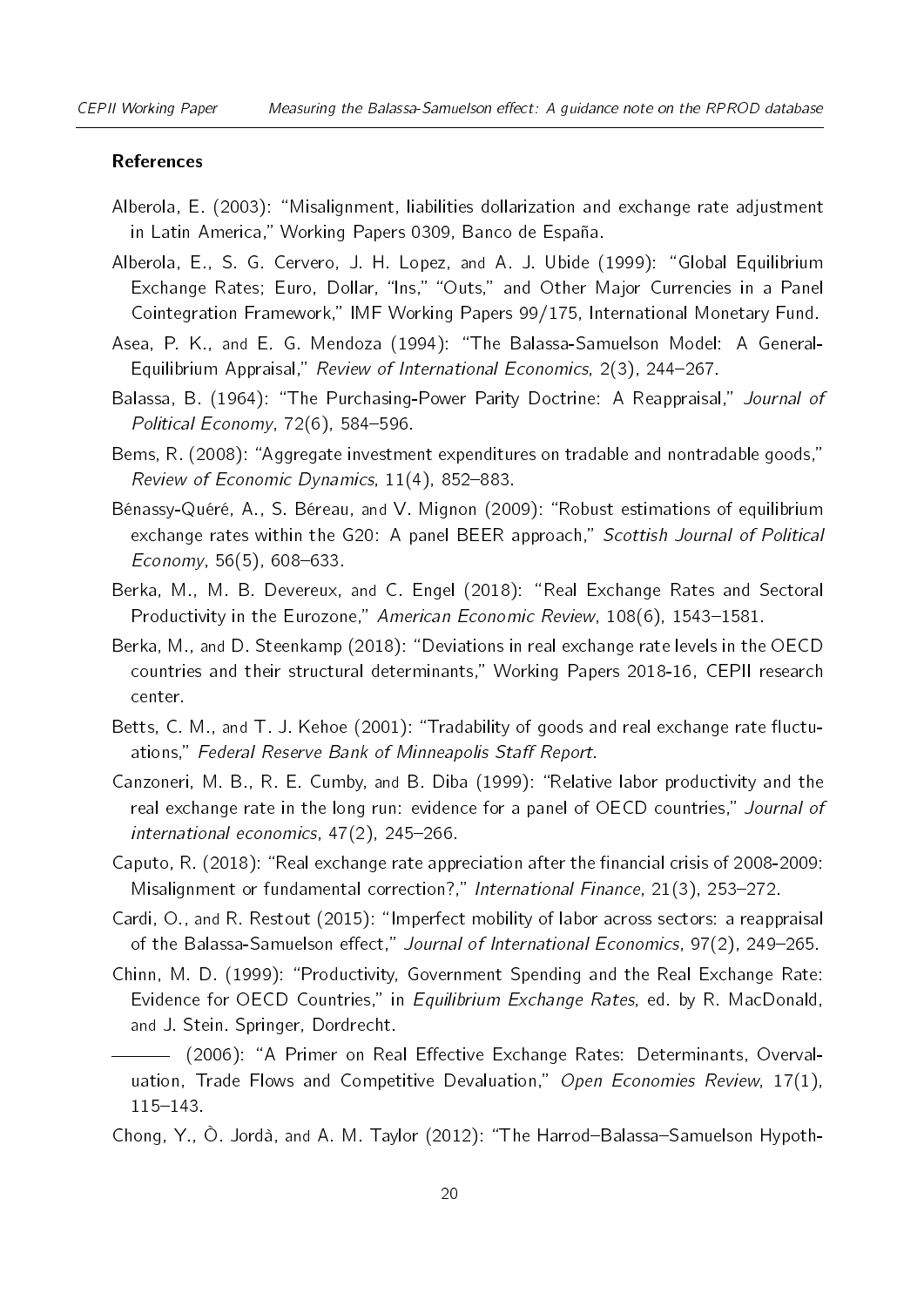esis: Real Exchange Rates And Their Long-Run Equilibrium," International Economic  $Review, 53(2), 609-634.$ 

- <span id="page-20-1"></span>Choudhri, E. U., and M. S. Khan (2005): "Real Exchange Rates in Developing Countries: Are Balassa-Samuelson Effects Present?," IMF Staff Papers, 52(3), 387-409.
- <span id="page-20-10"></span>Couharde, C., A.-L. Delatte, C. Grekou, V. Mignon, and F. Morvillier (2018): "EQCHANGE: A world database on actual and equilibrium effective exchange rates," International Economics,  $156, 206 - 230$ .
- <span id="page-20-11"></span>De Gregorio, J., A. Giovannini, and H. C. Wolf (1994): "International evidence on tradables and nontradables inflation," European Economic Review, 38(6), 1225-1244.
- <span id="page-20-0"></span>Drine, I., and C. Rault (2003): "Do panel data permit the rescue of the Balassa-Samuelson hypothesis for Latin American countries?," Applied Economics, 35(3), 351-359.
- <span id="page-20-13"></span>Dunaway, S., L. Leigh, and X. Li (2009): "How robust are estimates of equilibrium real exchange rates: The case of China," Pacific Economic Review, 14(3), 361-375.
- <span id="page-20-5"></span> $Éqert, B. (2002): "Estimating the impact of the Balassa-Samuelson effect on inflation and$ the real exchange rate during the transition," *Economic Systems*, 26(1),  $1-16$ .
- <span id="page-20-6"></span>Égert, B., J. Drine, K. Lommatzsch, and C. Rault (2003): "The Balassa-Samuelson effect in Central and Eastern Europe: myth or reality?," Journal of Comparative Economics,  $31(3)$ , 552-572.
- <span id="page-20-8"></span>Égert, B., K. Lommatzsch, and A. Lahrèche-Révil (2006): "Real exchange rates in small open OECD and transition economies: Comparing apples with oranges?," Journal of Banking  $&$  Finance, 30(12), 3393-3406.
- <span id="page-20-14"></span>Engel, C. (1999): "Accounting for US real exchange rate changes," Journal of Political  $Economy$ , 107(3), 507-538.
- <span id="page-20-7"></span>Fischer, C. (2004): "Real currency appreciation in accession countries: Balassa-Samuelson and investment demand," Review of World Economics, 140(2), 179-210.
- <span id="page-20-9"></span>García-Solanes, J., F. I. Sancho-Portero, and F. Torrejón-Flores (2008): "Beyond the Balassa-Samuelson effect in some new member states of the European Union," Economic Systems,  $32(1)$ ,  $17-32$ .
- <span id="page-20-4"></span>Halpern, L., and C. Wyplosz (2001): Economic Transformation and Real Exchange Rates in the 2000s: The Balassa-Samuelson Connection," ECE Discussion Papers Series 2001-1, UNECE.
- <span id="page-20-2"></span>Hassan, F. (2016): "The price of development: The Penn-Balassa-Samuelson effect revisited," Journal of International Economics, 102, 291-309.
- <span id="page-20-12"></span>Hsieh, D. A. (1982): "The determination of the real exchange rate: The productivity approach," Journal of International Economics, 12(3-4), 355-362.
- <span id="page-20-3"></span>Imai, H. (2018): China's rapid growth and real exchange rate appreciation: Measuring the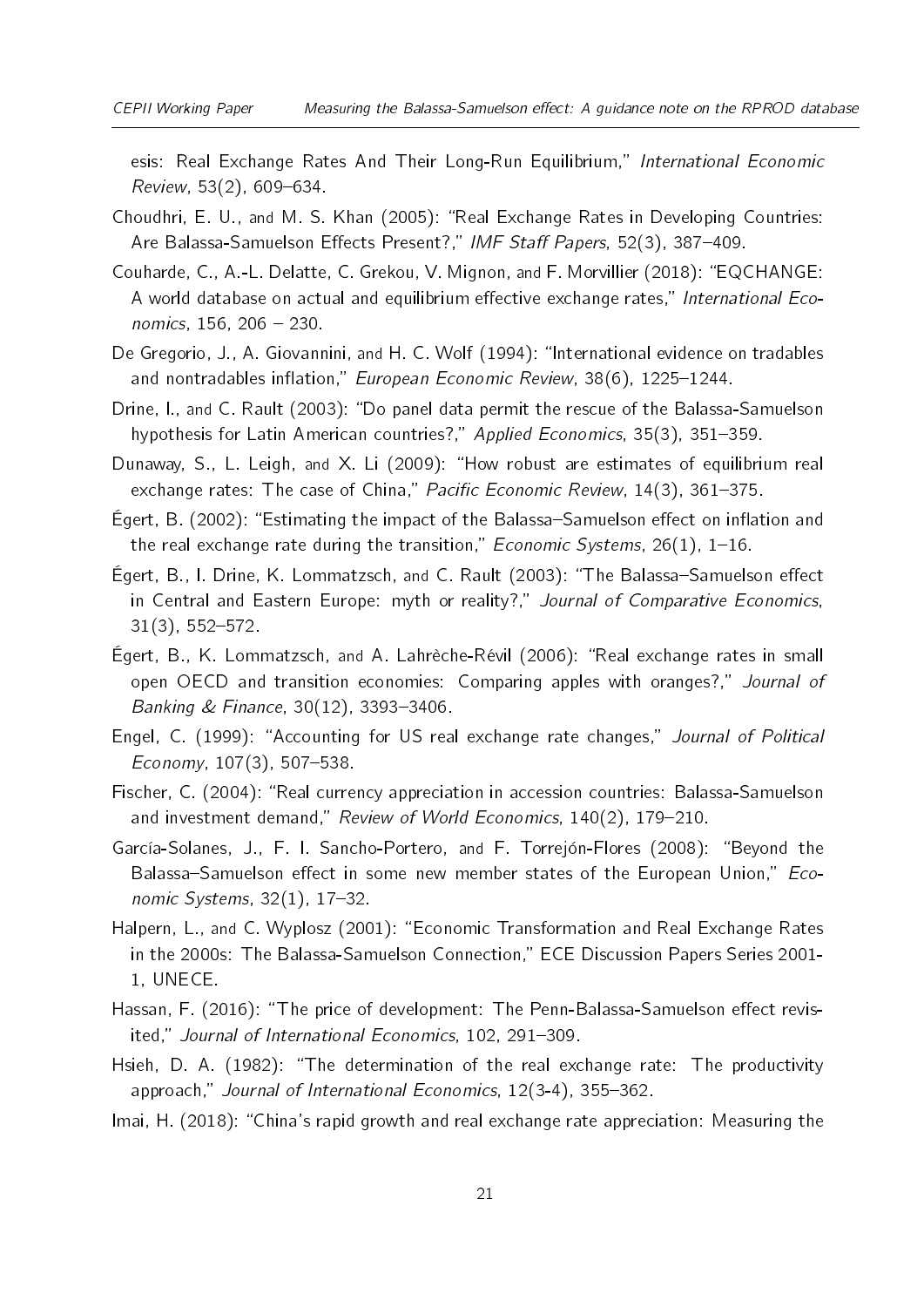Balassa-Samuelson effect," Journal of Asian Economics, 54, 39-52.

- <span id="page-21-6"></span>Inklaar, R., and M. P. Timmer (2008): "GGDC Productivity Level Database: International Comparisons of Output, Inputs and Productivity at the Industry Level," Discussion paper.
- <span id="page-21-1"></span>Ito, T., P. Isard, and S. Symansky (1999): "Economic growth and real exchange rate: an overview of the Balassa-Samuelson hypothesis in Asia," in Changes in exchange rates in rapidly developing countries: Theory, practice, and policy issues (NBER-EASE volume 7), pp. 109-132. University of Chicago Press.
- <span id="page-21-8"></span>Kakkar, V., and I. Yan (2012): "Real exchange rates and productivity: evidence from Asia," Journal of Money, Credit and Banking, 44(2-3), 301-322.
- <span id="page-21-14"></span>Lee, J., and M.-K. Tang (2007): "Does productivity growth appreciate the real exchange rate?," Review of International Economics, 15(1), 164-187.
- <span id="page-21-12"></span>Lombardo, G., and F. Ravenna (2012): "The size of the tradable and non-tradable sectors: Evidence from input-output tables for 25 countries," Economics Letters, 116(3), 558-561.
- <span id="page-21-13"></span>MacDonald,  $R_{\perp}$ , and L. A. Ricci (2005): "The real exchange rate and the Balassa-Samuelson effect: The role of the distribution sector," Pacific Economic Review,  $10(1)$ , 29-48.
- <span id="page-21-5"></span>Mano, R., and M. Castillo (2015): "The Level of Productivity in Traded and Non-Traded Sectors for a Large Panel of Countries," IMF Working Papers 15/48, International Monetary Fund.
- <span id="page-21-10"></span>Marston, R. C. (1986): "Real Exchange Rates and Productivity Growth in the United States and Japan," Working Paper 1922, National Bureau of Economic Research.
- <span id="page-21-3"></span>Mihaljek, D., and M. Klau (2004): "The Balassa-Samuelson effect in central Europe: a disaggregated analysis," Comparative Economic Studies,  $46(1)$ , 63-94.
- <span id="page-21-4"></span> $-$  (2008): "Catching-up and inflation in transition economies: the Balassa-Samuelson effect revisited," BIS Working Papers 270, Bank for International Settlements.
- <span id="page-21-7"></span>Obstfeld, M., and K. Rogoff (1996): Foundations of International Macroeconomics. MIT Press.
- <span id="page-21-2"></span>Qian, G. (2010): "The Balassa-Samuelson model of purchasing power parity and Chinese exchange rates," China Economic Review, 21(2), 334-345.
- <span id="page-21-11"></span>Ricci, L. A., G. M. Milesi-Ferretti, and J. Lee (2013): "Real exchange rates and fundamentals: a cross-country perspective," Journal of Money, Credit and Banking, 45(5), 845-865.
- <span id="page-21-9"></span>Rogoff, K. (1996): "The purchasing power parity puzzle," Journal of Economic Literature,  $34(2)$ , 647-668.
- <span id="page-21-0"></span>Samuelson, P. A. (1964): "Theoretical Notes on Trade Problems," The Review of Economics and Statistics,  $46(2)$ ,  $145-154$ .